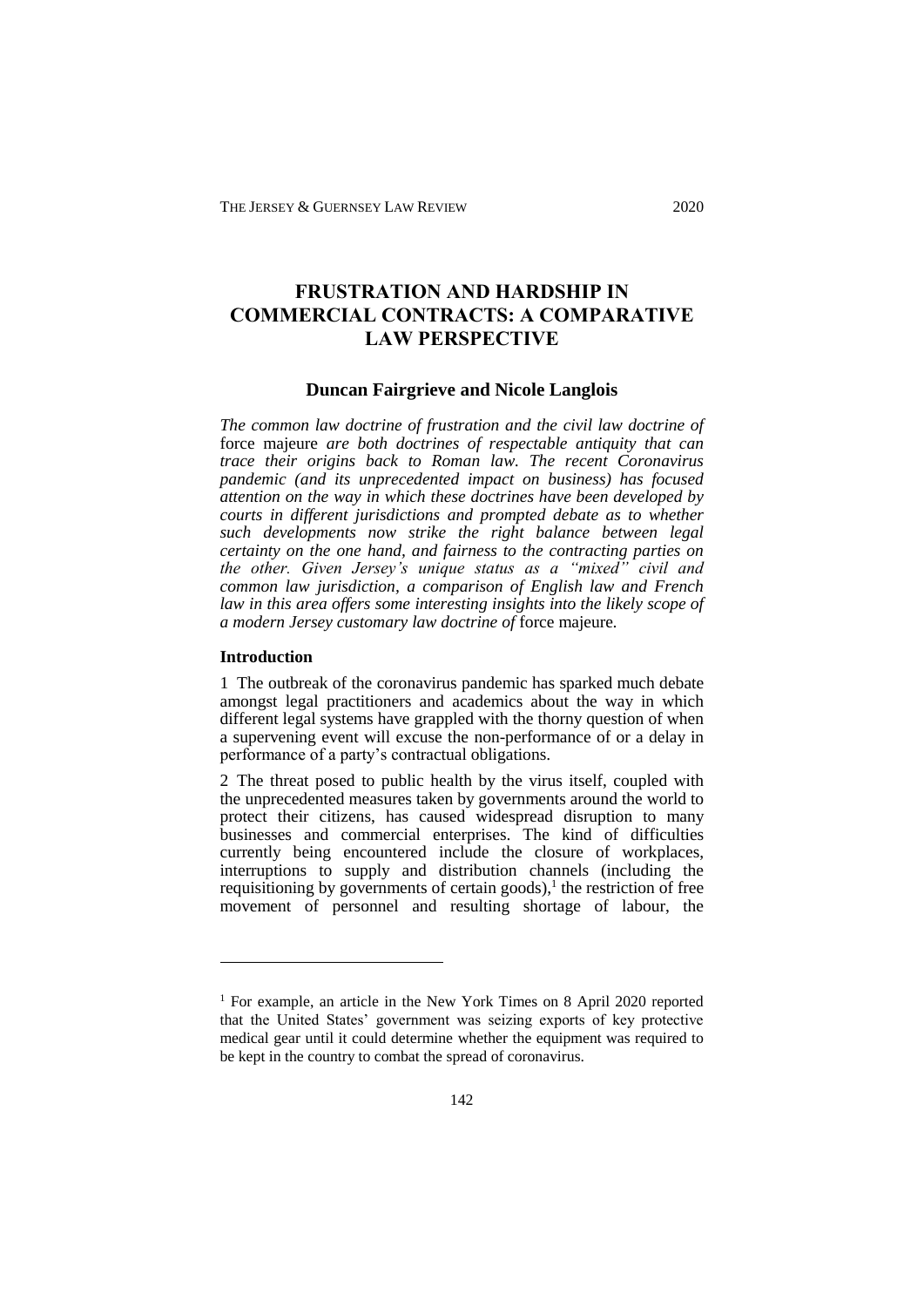cancellation or postponement of events and, last but no means least, severely weakened consumer demand.

3 Some of these difficulties are likely to prevent, or at least hinder, businesses from fulfilling their contractual obligations. And even if performance is not rendered physically or commercial impossible, it may still have become commercially disadvantageous.

4 Given this disruption, businesses will no doubt be asking whether such events are capable of operating to relieve them from the performance of their contractual obligations<sup>2</sup> and, if so, how this will impact on the rights of the other contracting party.

5 This article seeks to address these questions from a comparative law perspective. We shall therefore begin with an overview of the way in which French law and English law have approached the issue of how supervening events impact upon contractual obligations, both in circumstances where the parties' agreement makes express provision for such events (a so-called "*force majeure*" clause) and where it does not. We shall then look at how Jersey law has approached this question by reference to the existing case law and to other relevant sources of contract law. We shall conclude with some observations about how the Jersey courts might look to develop the law in this area.

### **Where the contract contains a** *force majeure* **clause**

6 Many commercial contracts will contain an express clause covering the circumstances and effects of supervening and unforeseen external events affecting performance of the contract. Such *force majeure* clauses are generally part of the boilerplate provisions of most professionally drafted commercial contracts. In general terms, the objective of a *force majeure* clause is to allow parties to bring the contract to an end or excuse performance of the contract, entirely or partially, or suspend that performance, on the occurrence of specified circumstances beyond their control.<sup>3</sup> They are thus a form of contractual safeguard against supervening and unexpected events.

7 It is possible to identify five major elements of a *force majeure* clause.

8 First, one finds the general definition of the *force majeure* doctrine, although the adoption of a broad, definitional aspect of the clause may be more commonly a feature of civil law/international drafting than common law contracts. Wording can of course vary but in general the

<u>.</u>

<sup>&</sup>lt;sup>2</sup> Whether in whole or in part, and whether permanently or temporarily.

<sup>3</sup> *Chitty on Contracts* (33rd edn), paras 15–152 – 15–169.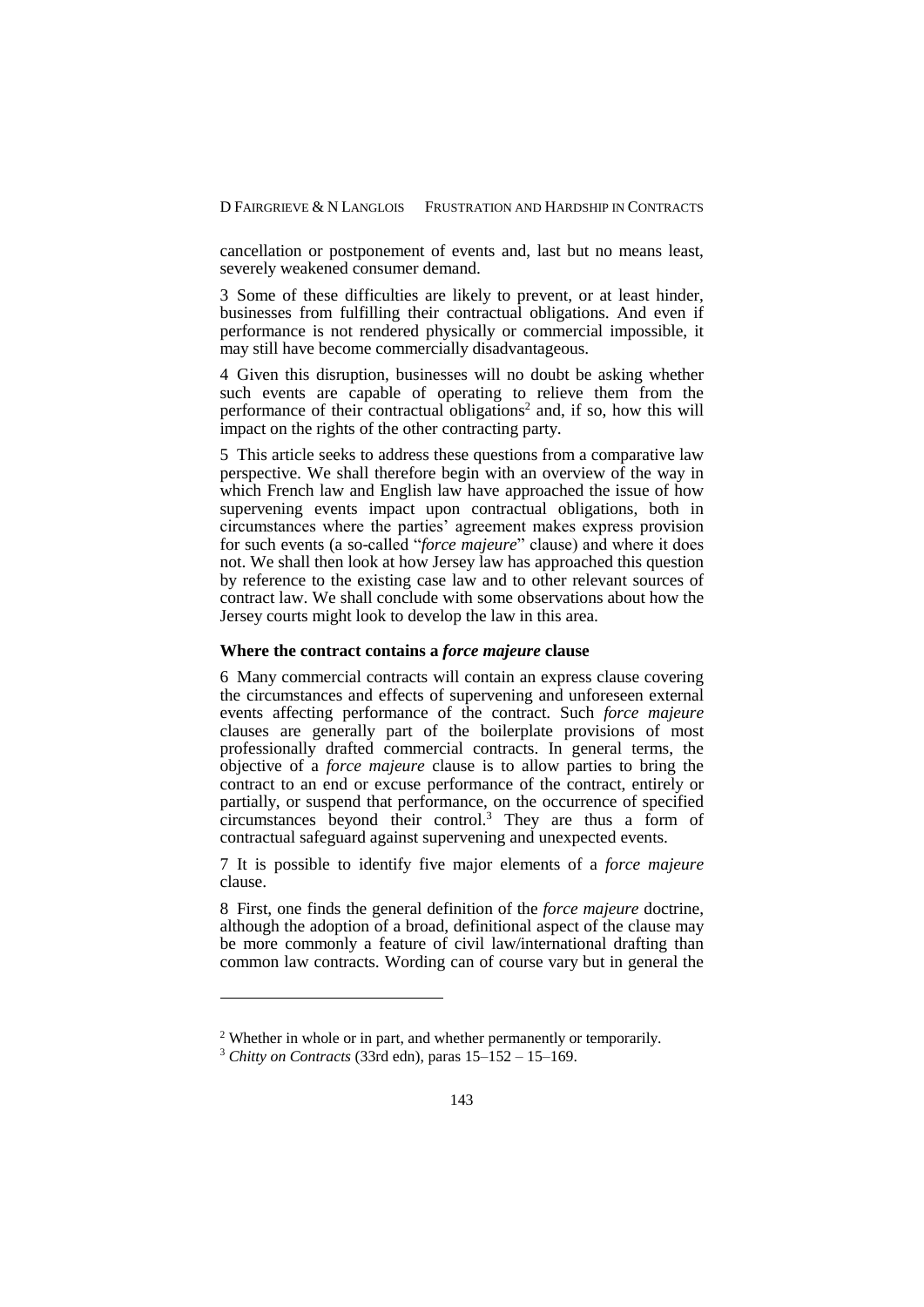requirement is for an external supervening event which is unforeseeable and unavoidable. The ICC model clause for *force majeure* and hardship clauses thus requires it to be shown that the *force majeure* event presents three characteristics, as follows:

"[a] that such impediment is beyond its reasonable control; and [b] that it could not reasonably have been foreseen at the time of the conclusion of the contract; and [c] that the effects of the impediment could not reasonably have been avoided or overcome by the affected party."<sup>4</sup>

9 Second, the trigger event which actually activates the operation of the clause itself. In many common law contracts, the clause will list the specific events which trigger the clause. These typically include circumstances as many and varied as war, riot, natural disasters, acts of God, terrorist attacks, famine, strikes, embargo, epidemic, plague, civic disturbance and government action.

10 In common law systems, the contractual provisions concerning the triggering events are often long and comprehensive as the parties will be dependent upon the specific wording of the clauses, and will not be supplemented by any codified provisions. As a result, drafters will often choose to include non-specific language in the clauses designed to be a "catch-all" provision of such significant external events, though subject to the ordinary rules of construction.<sup>5</sup> An example of such language would be "and similar events beyond the reasonable control of the parties" or "or any other such causes beyond the control of the parties." Such attempts to broaden the ambit of the *force majeure* clause are not, however, always successful as the decision in *Tandrin Aviation Holdings Ltd v Aero Toy Store LLC*<sup>6</sup> illustrates.

11 The facts of that case were that Tandrin Aviation ("Tandrin") had agreed to sell an executive jet to Aero Toy Store ("ATS") for \$31.75m. ATS paid a deposit of \$3m to an escrow agent and the balance was due on delivery of the jet. The world financial crisis of 2008 then intervened. ATS refused to take delivery of the jet, and Tandrin exercised a contractual right to terminate the contract and claimed liquidated damages.

12 The contract between Tandrin and ATS contained a *force majeure* clause which included the following "catch-all" provision: "any other cause beyond the Seller's reasonable control". ATS sought to argue

<u>.</u>

<sup>4</sup> *ICC Force Majeure and Hardship Clauses* (ICC, March 2020).

<sup>5</sup> C Ambrose, "'Force majeure' in International Contracts—The English Law Perspective," (2003) 3 Bus L Intl 234, at 238.

<sup>6</sup> [2010] EWHC 40 (Comm).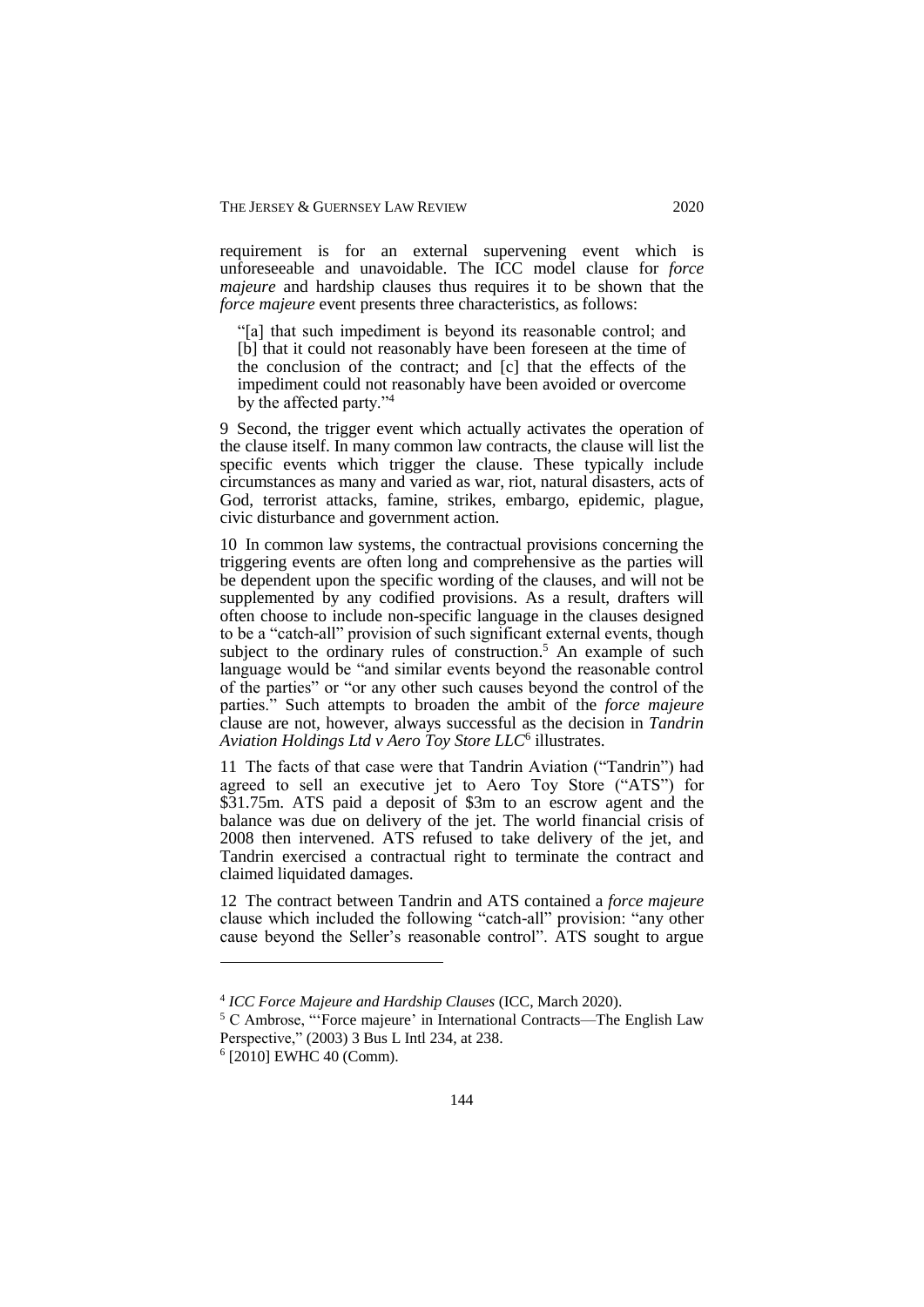that the "unanticipated, unforeseeable and cataclysmic downwards spiral of the world's financial markets" was a "cause beyond the Seller's control" and thus triggered the *force majeure* clause.

13 This argument was rejected by Hamblen J who held that that there was no basis for construing the wording on which ATS sought to rely as including a downturn in the economy.

14 In some civil law contracts, reference will be sometimes be made to the case law provided scenarios of *force majeure* (as per below) rather than a long list of specific events, a feature often associated with common law drafting.

15 Third, there is the impact of the triggering event on the performance of the contract. Reference is generally made to events which render performance impossible. The flexibility of the contractual route allows however for a lower bar to be framed so that clauses may merely require that the performance becomes "impracticable", "delayed" or "hindered". There might also be an issue of causation, with certain clauses requiring the party relying upon the *force majeure* clause to show that the impact on performance was actually caused by the *force majeure* event in question, rather than some unconnected cause.

16 Fourth, there will be notification obligations whereby the other contracting party will need to be formally informed within a reasonable time of the occurrence of the triggering event, and of the impact that this will have on contractual performance. Evidence may also be required of the *force majeure* event. This is an important provision allowing the other side to react to the occurrence of a *force majeure* event and undertake counter-measures or activate contingencies. Indeed, the application of a *force majeure* clause might expressly be subject to the timely notification to the other side; in other words, failure to respect the notification procedure may result in the party forfeiting their right to rely on the clause. Linked to this, there may also be an obligation on the party who relies on the *force majeure* clause to ensure that its effect is mitigated by taking all reasonable measures to limit the effect of the triggering event.

17 Fifth, there is the issue of the effect of the *force majeure* event on the obligation under the contract. This obviously depends on the exact drafting but the general consequence of successfully invoking *force majeure* is that the party invoking the clause is relieved from its duty to perform and from responsibility for damages thereto from the date of occurrence of the event. A *force majeure* clause may allow a contracting party to terminate its contractual obligations, or alternatively, in case of a temporary event, provide that obligations are merely suspended until the impediment ceases. Another possibility,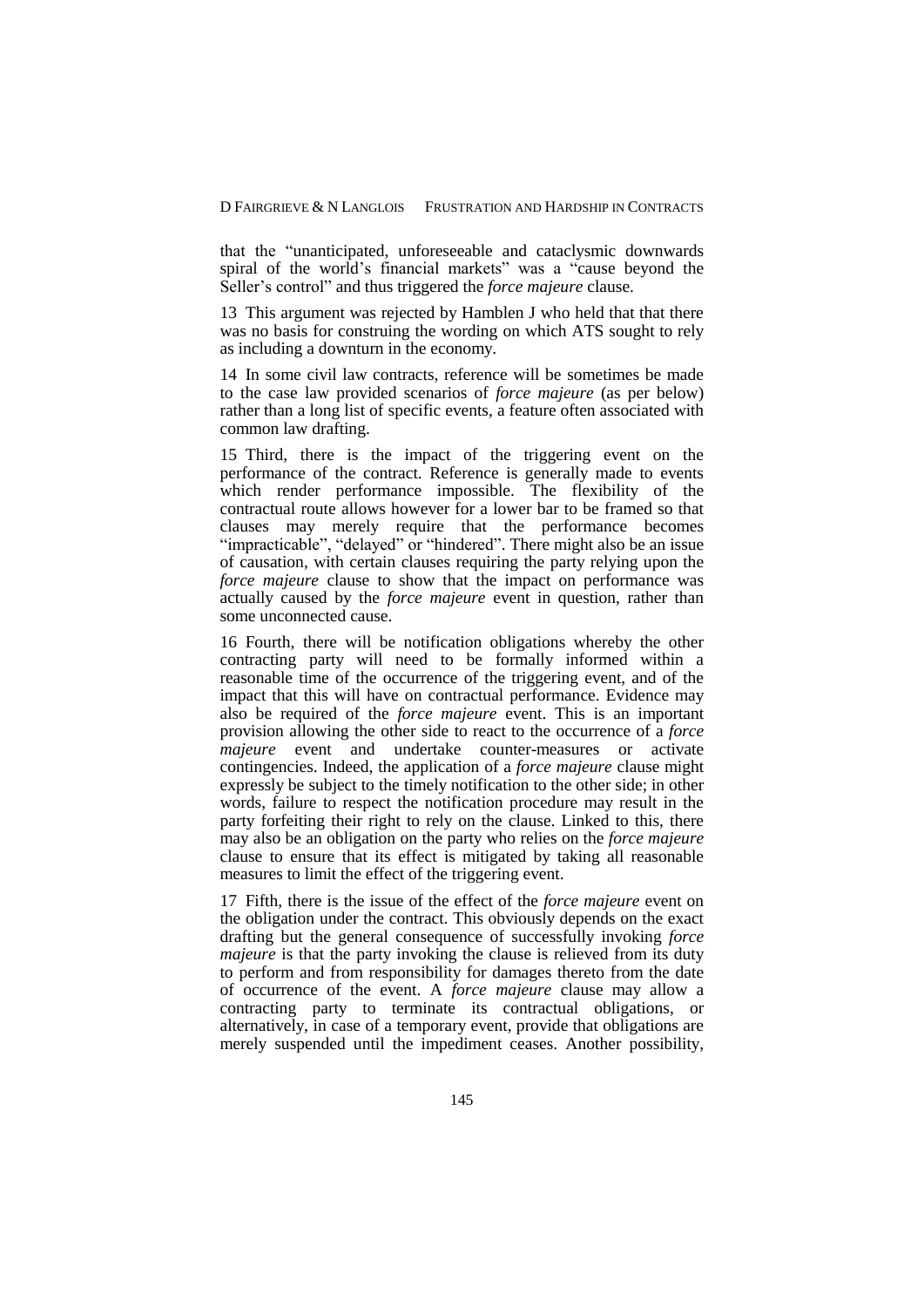illustrated by the French hardship procedure (examined further below) is an obligation to renegotiate, whereby the hardship event obligates the parties to discuss contractual modifications in light of the new circumstances.

18 From a practical perspective, various comments can be made about the operation of such clauses. (1) In most systems, the burden of proof falls on the party intending to rely on the *force majeure* provisions. In English law, it was held by Parker LJ in *Channel Islands Ferries Ltd v*  Sealink UK Ltd:<sup>7</sup> "it is for the party relying on a *force majeure* clause to bring himself squarely within that clause". It will thus be beholden on that party to show that the circumstances in question make out the elements referred to above as outlined in the contractual clause on which they are relying.

19 (2) Issues of construction of the relevant clause may arise in practice. It seems in most systems that the provisions are construed narrowly against the party invoking the clause (in English law, by virtue of the *contra proferentem* rule). Problems can arise out of the fact that *force majeure* clauses are rarely bespoke provisions—they are often inserted by parties as boilerplate provisions as noted above, and may not always be tailored to the specific contractual context. As is well-known, in English law, there is a detailed set of rules relating to construction of contracts, underpinned by objective principles.<sup>8</sup>

20 Whilst many commercial contracts will of course include detailed *force majeure* provisions, where this is not the case and contracts are silent on such issues, then contracting parties will need to fall back on pre-existing doctrines, and so we will turn to examine that question now.

### **Where the contract does not contain a** *force majeure* **clause**

21 In the absence of an express *force majeure* clause, the question arises as to whether a particular supervening event is capable of operating as a matter of law to excuse non-performance and/or a delay in performance.

22 In the next part of this article we shall consider this question first under French law, and then under English law.

### **Overview of position under French law**

<u>.</u>

<sup>7</sup> [1988] 1 Lloyd's Rep. 323.

<sup>8</sup> See further C Valcke, "Contractual Interpretation at Common Law and Civil Law: An Exercise in Comparative Legal Rhetoric" in J. Neyers (ed) *Exploring Contract Law* (Oxford, Hart Publishing, 2008) 77.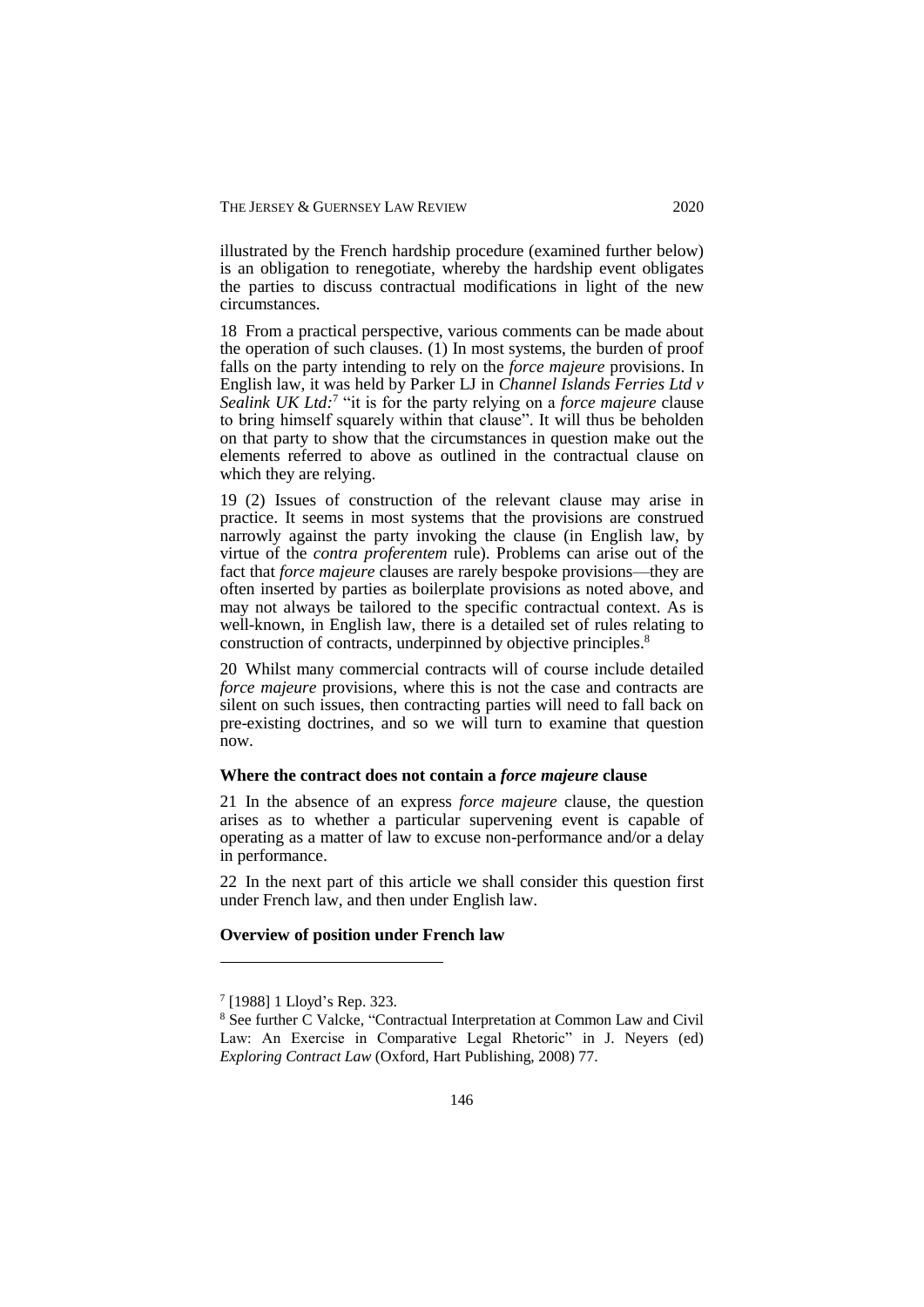23 *Force majeure* has long been a part of French law.<sup>9</sup> The original 1804 version of the *Code Civil* set out in art 1148 that—

"*Il n'y a lieu à aucun dommages et intérêts lorsque, par suite d'une force majeure ou d'un cas fortuit, le débiteur a été empêché de donner ou de faire ce à quoi il était obligé, ou a fait ce qui lui était interdit*. " 10

24 No definition was given of the doctrine, and it was thus left to the case law to flesh out its constituent elements. Without entering into the subtle debate and fluctuating cases in detail, $11$  it has long been a feature of French law that it must be shown that a *force majeure* event has the following characteristics: "irresistibility", unforeseeability and exteriority. "Irresistible" means that the event is not one which the party could have prevented and that it renders the contractual performance impossible rather than just simply more onerous. The lack of foreseeability of the supervening event at the time of contracting is essentially a fact-sensitive issue to be decided by the trial judge. The fact that the *force majeure* event was "exterior" entails that it was beyond the control of the party invoking it, though certain cases cast doubt upon whether this element was always required.<sup>12</sup>

25 As for effects of the finding of a *force majeure*, the response was encapsulated by reference to the French principle, "*à l'impossible, nul n'est tenu*."<sup>13</sup> In case of a *force majeure* event of a temporary duration, the contract was simply suspended for the duration of the impediment. On the other hand, in case of a permanent impediment, the contract was subject to *résolution* (and thus discharged—see below), and the party in question was no longer under any duty to undertake its contractual obligations (due to impossibility),  $14$  nor was he or she liable in damages.

<sup>9</sup> See generally J Bell, S Boyron, and S Whittaker, *Principles of French Law*  (2nd edn, OUP, 2013) pp 343–348.

<sup>&</sup>lt;sup>10</sup> "Damages and interest are not due when, because of a force majeure or a fortuitous event, the debtor either was prevented from giving or doing what he was obligated to give, or did what he was forbidden to do."

<sup>&</sup>lt;sup>11</sup> See generally J Bell, S Boyron, and S Whittaker, *Principles of French Law* (2nd edn, OUP, 2013) pp 343–348.

 $12$  Ass Plen, 14 April 2006, No 02-11168.

<sup>&</sup>lt;sup>13</sup> "No-one shall be held to an impossible obligation." P Malinvaud, D Fenouillet and M Mekki, *Droit des Obligations* (LexisNexis, 13th edn, 2014) para 746.

<sup>&</sup>lt;sup>14</sup> And was thus liberated of the outstanding contractual obligations, with the contracting party also freed of his or her reciprocal contractual obligations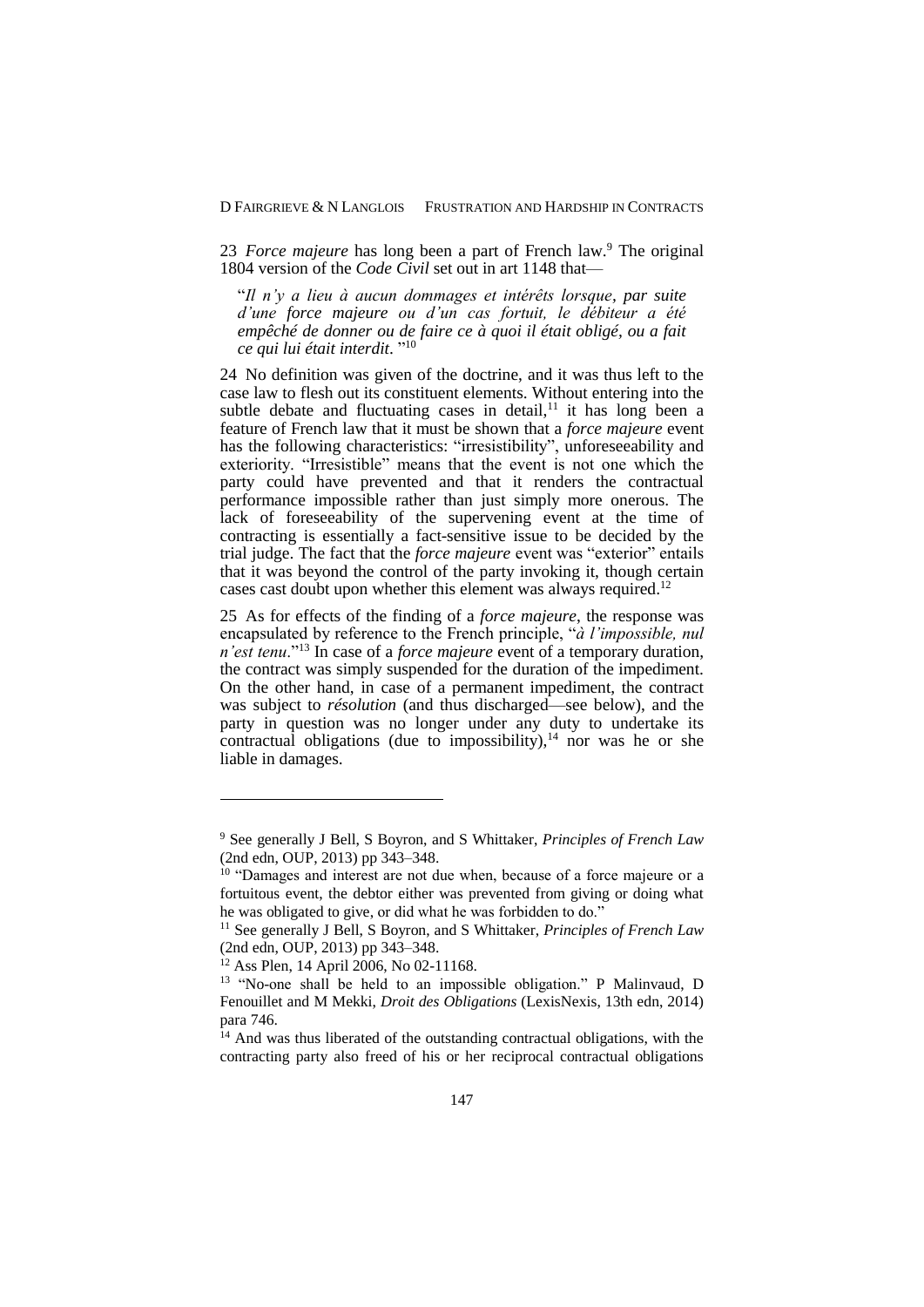#### *The modern test for force majeure under French law*

26 The legal provisions concerning *force majeure* were updated when the contract section of the Civil Code was reformed in 2016. It is thereby stated in art 1218 that:

"*Force majeure* occurs in contractual matters when an event beyond the control of the debtor, which could not reasonably be expected at the time of the conclusion of the contract and the effects of which cannot be avoided using appropriate means, prevents the performance of the debtor's obligation. If this situation is temporary, the performance of the obligation is suspended unless the resulting delay justifies the termination of the contract. If the difficulty is permanent, the contract is automatically terminated and the parties are released from their obligations as provided for under Articles 1351 and 1351–1."

27 This new text was supposed to be a restatement of the current case law rather than a radical reform of the law, bringing together the aforementioned case law. However, one area where commentators have observed a change in the law is in respect of the now "automatic" termination on occasion of a permanent *force majeure* event. In other words, unlike in the previous regime where—despite doctrinal critique—termination/*résolution* for *force majeure* had to be ordered by the court,<sup>15</sup> the new approach allows specifically for an automatic (*i.e.* non-judicial) *résolution* of contracts on occurrence of a *force majeure* event. This was said to have been inspired by the various international harmonisation projects:

"By providing for the termination (resolution) to occur 'by operation of law', in order words automatically, without a decision of the judge, the new law follows the solutions proposed by different European harmonisation projects."<sup>16</sup>

It is also in line with a more general liberalising of the approach to non-judicial *résolution* found in the new Civil Code.<sup>17</sup>

due to the lack of *cause*: F Terré, P Simler, Y Lequette, F Chénedé, *Droit Civil: Les Obligations* (Dalloz, 12th edn, 2019) para 759.

 $15$  Civ 1, 13 Nov 2014, No 13-24.633. The court would thus verify whether the actual conditions of *force majeure* were made out, and that the impediment was permanent rather than temporary: see F Terré, P Simler, Y Lequette, F Chénedé, *Droit Civil: Les Obligations* (Dalloz, 12th edn, 2019) para 760.

<sup>16</sup> F Terré, P Simler, Y Lequette and F Chénedé, *Droit Civil: Les Obligations* (Dalloz, 12th edn, 2019) para 760.

<sup>&</sup>lt;sup>17</sup> See notably art 1224 Civil Code.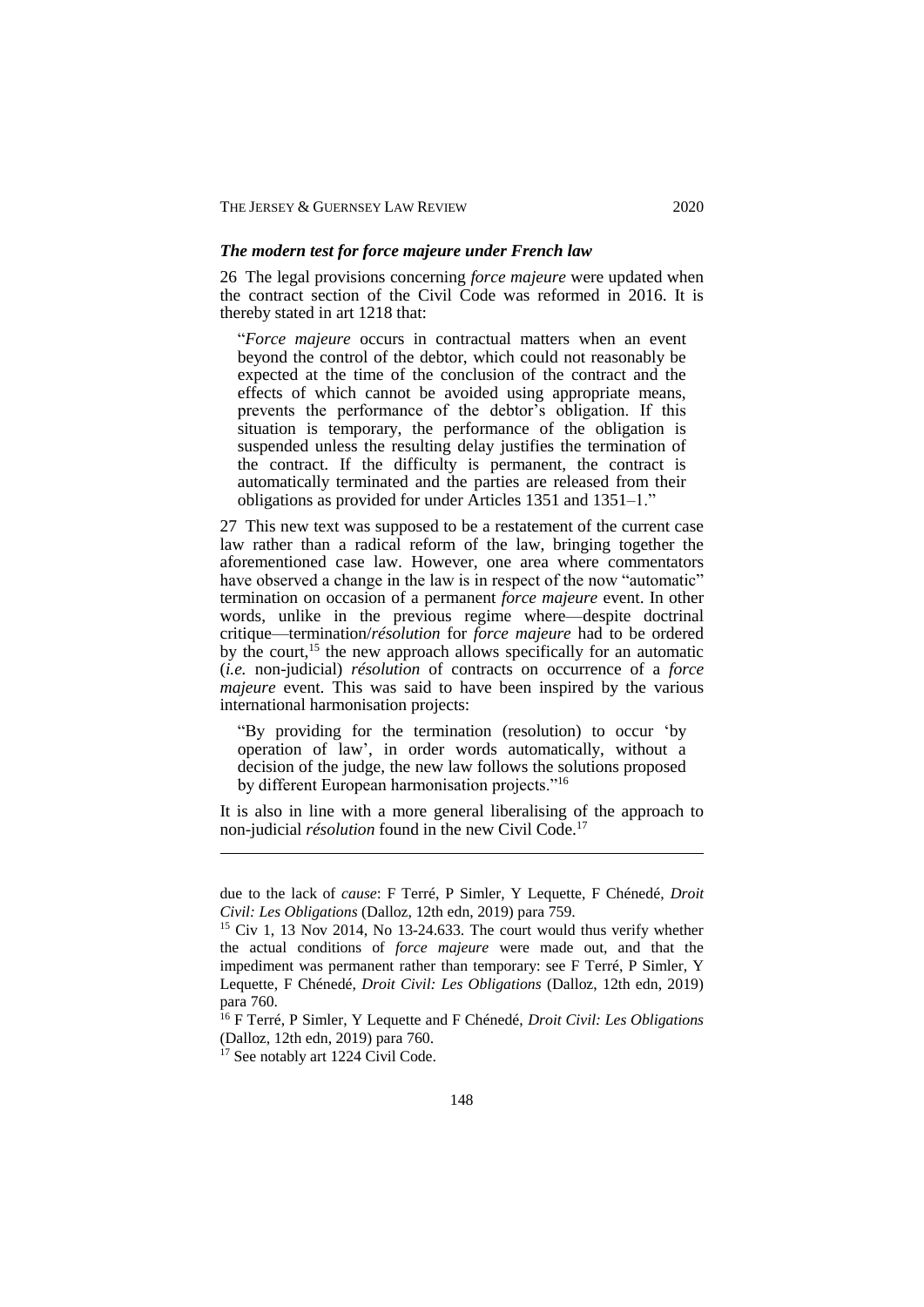28 The case of partial *force majeure* has been covered by the new provisions. In such a case, where the impossibility stemming from the *force majeure* event is only partial (*i.e.* only affecting part of the overall obligations), then the other non-affected obligations remain due by the debtor.<sup>18</sup>

### *Pandemic diseases under French law*

29 In the rich and interesting French case law on *force majeure*, there have actually been many cases on pandemics. The French courts have indicated that an epidemic can constitute a *force majeure* event,<sup>19</sup> though most such claims have not however been successful. In certain cases, the French courts have found that the pandemic was not a *force majeure* event as it was foreseeable given that the disease was already present/predicted in the area in question;<sup>20</sup> or where the disease is minor or treatable then various courts have determined that the *force majeure* event is not irresistible.<sup>21</sup>

30 French commentators have thus concluded that it can be difficult to show that a disease/pandemic will have the necessary features to constitute a *force majeure*. <sup>22</sup> The coronavirus pandemic may however be different, given the characteristics of the current crisis: the new strain of the coronavirus, its highly contagious nature and the speed with which it has spread worldwide, the severity of the disease it causes and lack of any treatment as yet and, crucially, the stringent governmental measures that have been taken in reaction to it, such as lockdowns, social distancing and enforced closure of certain businesses.<sup>23</sup> Much of this suggests that the triggering event itself, namely the pandemic and the ensuing governmental measures, are likely to satisfy the criterion of lack of foreseeability given its sudden

<sup>&</sup>lt;sup>18</sup> Article 1351 Code Civil.

<sup>&</sup>lt;sup>19</sup> Paris Court of Appeal, 17 March 2016, no. 15/04263 (Ebola might have been a *force majeure* event, but in this case—concerning the non-payment of social security amounts—the defence of *force majeure* was nonetheless rejected as it had not been shown that the non-payment was caused by the *force majeure* event).

 $20$  Besançon Court of Appeal, 8 January 2014, no. 12/02291: (H1N1); Saint-Denis de la Réunion, 29 December 2009, No 08/02114 (the chikungunya outbreak).

<sup>21</sup> Basse-Terre, 17 December 2018, no 17/00739 (chikungunya); Nancy, 22 November 2010, No 09/00003 (dengue).

<sup>&</sup>lt;sup>22</sup> "Contractual (non-)performance and coronavirus", Briefing Note, Signature Litigation Paris.

<sup>23</sup> *Ibid*.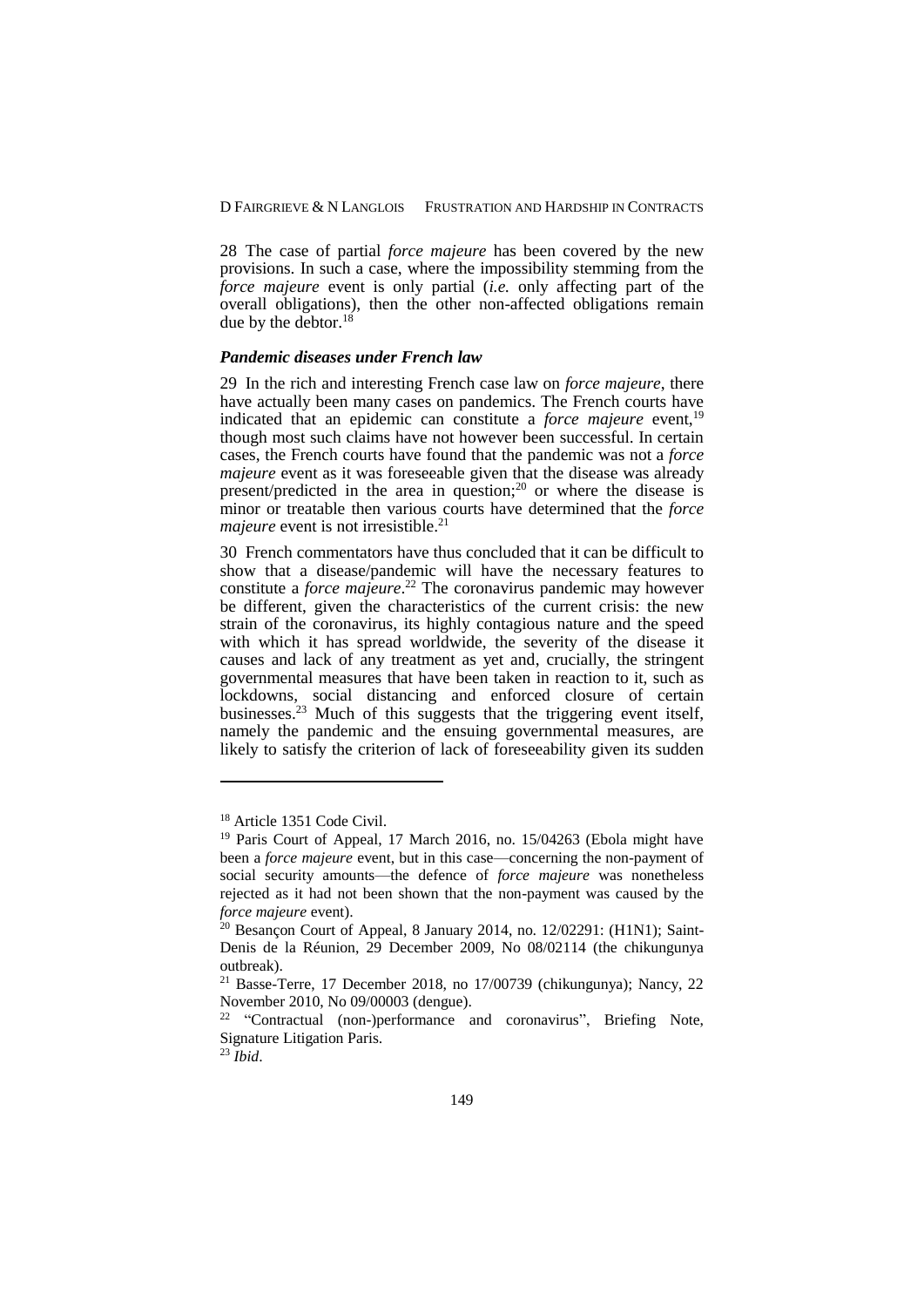nature and global scope (unless the contract was concluded since the outbreak of the disease) and, depending upon the exact contract and sector of commercial activity, in many cases also irresistibility, because many contracts will become impossible to perform due to the closure of business and restrictions on movements (*e.g.* in the hospitality and tourist sector).

# *Hardship*

31 The 2016 reform of the French Civil Code also ushered in a new doctrine of hardship (*imprévision*) in art 1195 of the Code. Inspired by the European and international projects, $24$  this provision allows for the revision of a contract "[i]f an unforeseeable change of circumstances at the time of the conclusion of the contract renders the performance excessively onerous for a party that had not accepted to bear the risk."

32 As Professor Fauvarque-Cosson, one of the key academics behind the reform of the Code, has acknowledged—

"Article 1195 of the *Code Civil* is one of the most striking illustrations of the phenomena of hybridisation across legal families and is also a testimony to legal pluralism within Europe. It draws its inspiration from the European and international environment, whilst differentiating itself from them in several respects."<sup>25</sup>

33 The mechanism of the hardship/*imprévision* provisions operates incrementally in different stages. The first part of the provision sets out the conditions for the operation of the doctrine: where a "unforeseeable change of circumstances" entails that the contract becomes "excessively onerous" for one of the parties. The notion of "excessively onerous" has not yet been tested extensively in the case law, but one commentator has drawn the parallel—interestingly from a Jersey context<sup>26</sup>—with the Roman law doctrine of *laesio enormis* (*i.e.* the doctrine of *lésion*)—

<sup>24</sup> See B Fauvarque-Cosson, "Does Review on the Ground of *Imprévision*  Breach the Principle of the Binding Force of Contracts" in J Cartwright and S Whittaker, *The Code Napoléon Rewritten* (Hart Publishing, 2017).

<sup>25</sup> *Ibid*, pp 187–188.

<sup>26</sup> The principle of *lésion* / *déception d'outre moitié de juste prix* is present in Jersey (see generally D Fairgrieve, *Comparative Law in Practice* (Hart Publishing, 2016) pp 113–120) and is said to have roots in the Roman law of *laesio enormis* (see WJ Zwalve, "Snell v. Beadle: the Privy Council on Roman law, Norman customary and the ius commune" in *[Viva Vox Iuris](http://141.84.97.70:8080/exist/cat/lwi-query.xq?start=1&howmany=50&query=%2F%2FITEM%5Bnear(ZS%2C)  [Romani](http://141.84.97.70:8080/exist/cat/lwi-query.xq?start=1&howmany=50&query=%2F%2FITEM%5Bnear(ZS%2C)* (2002) 379–386).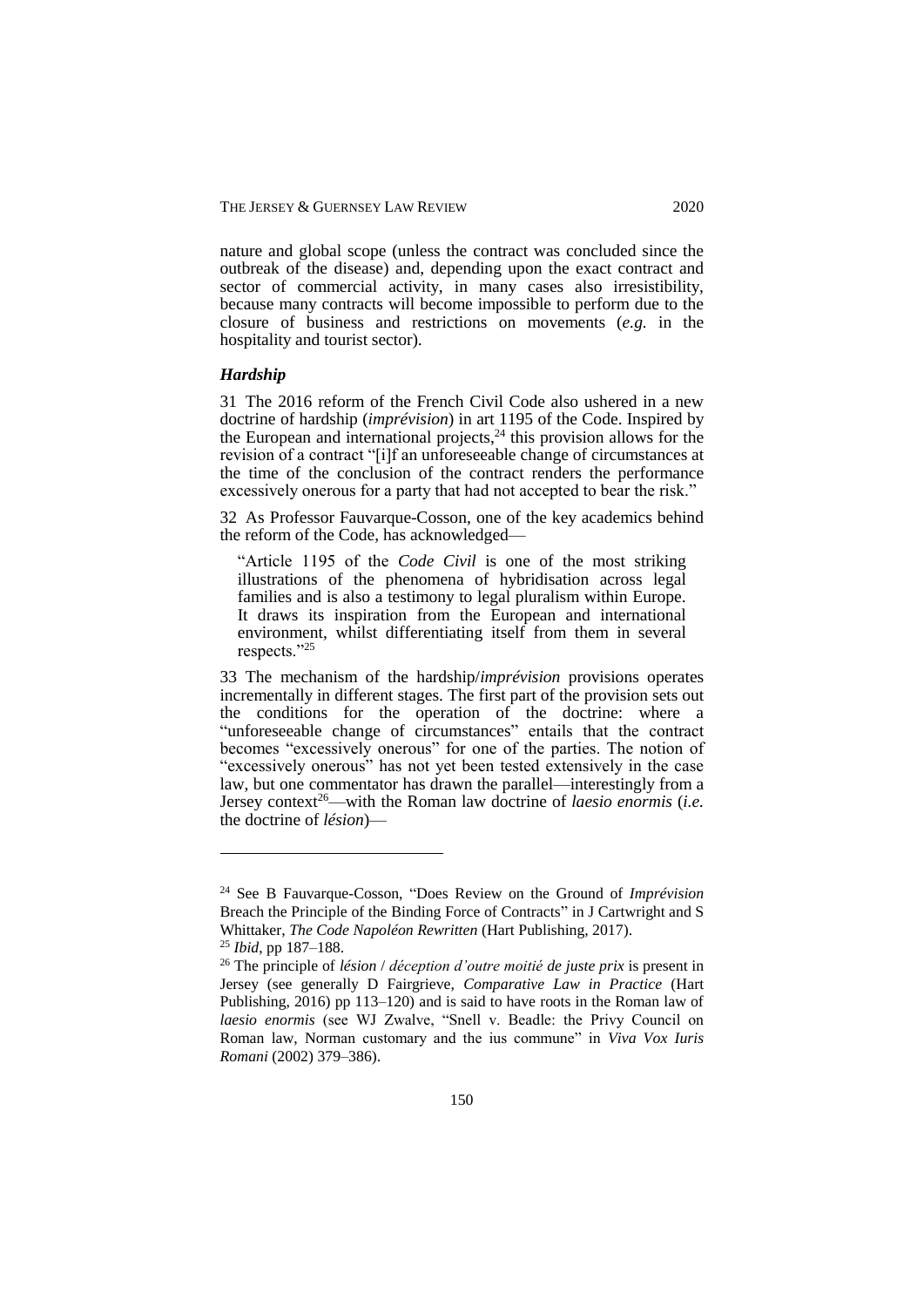"the generally accepted idea is that the gap between what one party receives and what the other provides must be so great that a parallel is sometimes made . . . with *laesio enormis*."<sup>27</sup>

34 The second stage, which these pre-conditions activate, is that the contracting party affected can ask the other party to renegotiate the contract. This has no effect on the contract, which continues to apply.

35 The third stage, set out in the second paragraph of art 1195, is that if that renegotiation is not successful ("in case of a refusal or failure of the renegotiations"), the parties (jointly) can ask the court to terminate or adapt the contract. Finally, if all else fails, the one of the parties can instead seise the court and request that it intervenes to revise or terminate the contract.

36 These developments in French contract law can be seen as a shift in policy in favour of "contractual justice", and away from a strict adherence to the traditional doctrines of sanctity and the binding nature of a contract. As Professor Fauvarque-Cosson has observed: "The traditional conception of the judge, a simple servant of the contract, gives way to a new 'contractual morality' based on good faith and fairness."<sup>28</sup> The reform was however supported by business with the Chamber of Commerce being one of the driving forces behind the change due in part to the "desire for greater flexibility and adaptability in the face of economic developments, and of the fact that contractual relations are themselves becoming more and more long-term."<sup>29</sup>

37 This hardship remedy could be relevant to the current circumstances (though applicable only to contracts concluded after 1 October 2016). Its scope is much broader than that of the *force majeure* doctrine, as can be seen from the constituent elements outlined above. Its obligatory ADR aspect, namely that of a compulsory renegotiation by the contracting parties seems also to be well adapted to the current circumstances of a global pandemic to which pragmatic solutions will be necessary between economic operators, rather than simply a flood of commercial litigation.<sup>30</sup>

# **Overview of English doctrine of "frustration"**

<sup>27</sup> *Ibid*, p 198.

<sup>28</sup> *Ibid*, p 188.

<sup>29</sup> *Ibid*, p 194.

 $30$  See the call of a number of senior retired judges and academics to look to creative legal solutions including ADR: https://www.biicl.org/ breathingspace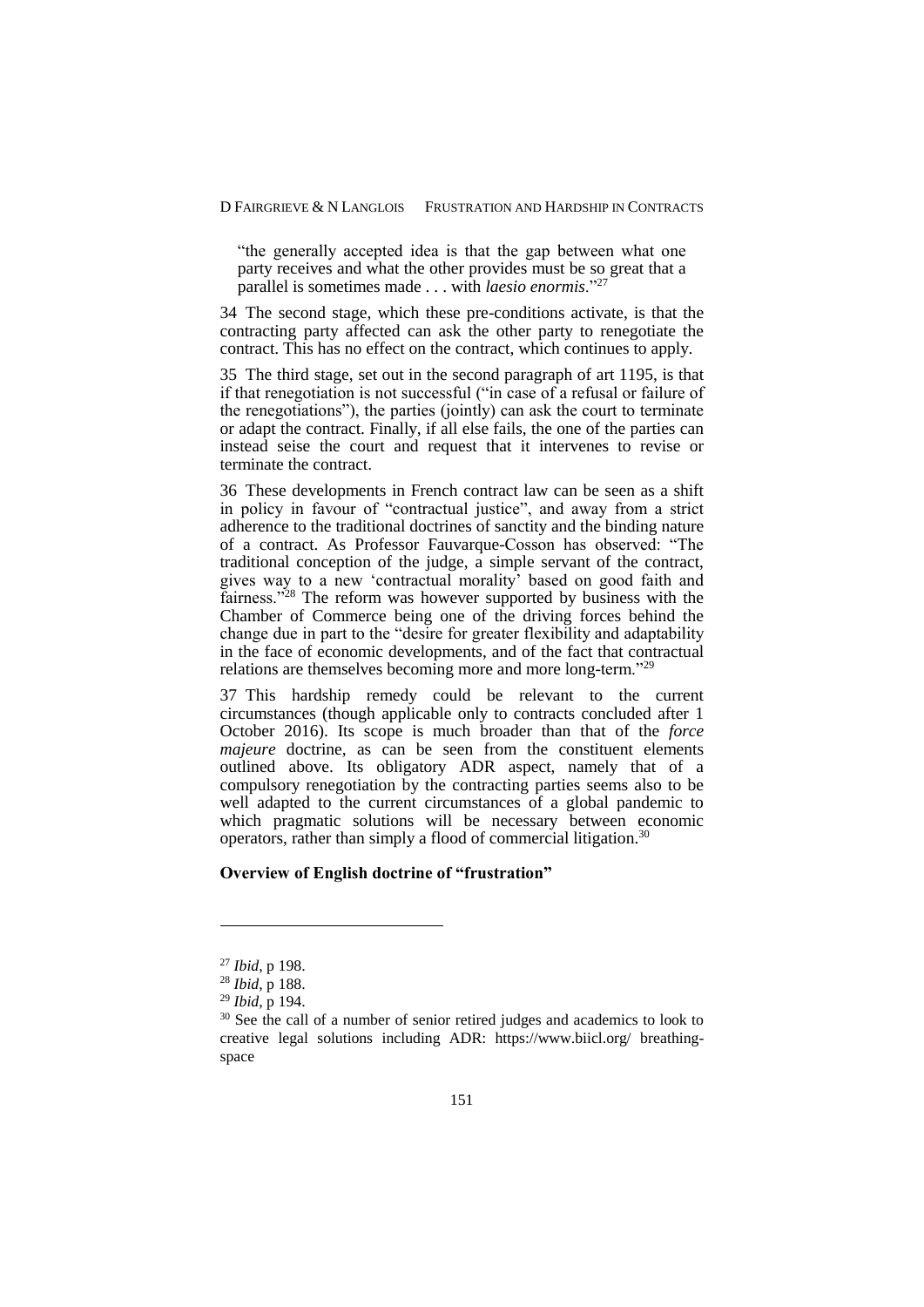38 Prior to the decision of the English court in *Taylor v Caldwell,* 31 English common law did not regard a supervening event as an excuse for non-performance of contractual obligations.<sup>32</sup> Instead, the courts applied the rule<sup>33</sup> that, once a contracting party had assumed an obligation, he was bound to fulfil it.

39 The application of this rule of so called "absolute" contracts is illustrated by the decision in *Paradine v Jane.* <sup>34</sup> The defendant lessee was sued for arrears of rent. He defended the claim on the ground that he had been evicted from the property and kept out of possession by an "alien enemy".<sup>35</sup> This state of affairs, which the defendant could neither have foreseen nor prevented, had deprived him of the income he had expected to receive from the property and thus the source from which the rent was to be paid.

40 These arguments cut no ice with the court, which held that he was liable to pay the arrears in full. The ground for the court's decision was as follows:

". . . where the law creates a duty or charge and the party is disabled to perform it and hath no remedy over, there the law will excuse him . . . but when the party of his own contract creates a duty or charge upon himself, he is bound to make it good, if he may, notwithstanding any accident by inevitable necessity, because he might have provided against it by his contract".

41 The "absolute" contract rule continued to be applied by the English courts for some 200 years until its scope was substantially reduced by the decision in *Taylor.* The plaintiff in that case had entered into a contract for the use of a music hall on four days for the purpose of giving four "grand concerts". After the contract was concluded, but before the first day on which a concert was to be given, the hall was completely destroyed by a fire. It was accepted that neither party was responsible for the fire.

42 Unfortunately, the plaintiff had incurred substantial costs in preparing for the concerts and, following their cancellation, found himself significantly out of pocket. He therefore brought a claim

<sup>31</sup> 8 LT 356.

 $32$  It seems that the rationale for this approach was that parties could provide for such eventualities in their contract if they wished.

<sup>&</sup>lt;sup>33</sup> Which was seemingly a rule peculiar to English law.

<sup>34</sup> 1646 AL 26.

<sup>&</sup>lt;sup>35</sup> The "alien enemy" in question was Prince Rupert of the Rhine, a grandson of King James I and a Cavalier cavalry commander during the English civil war.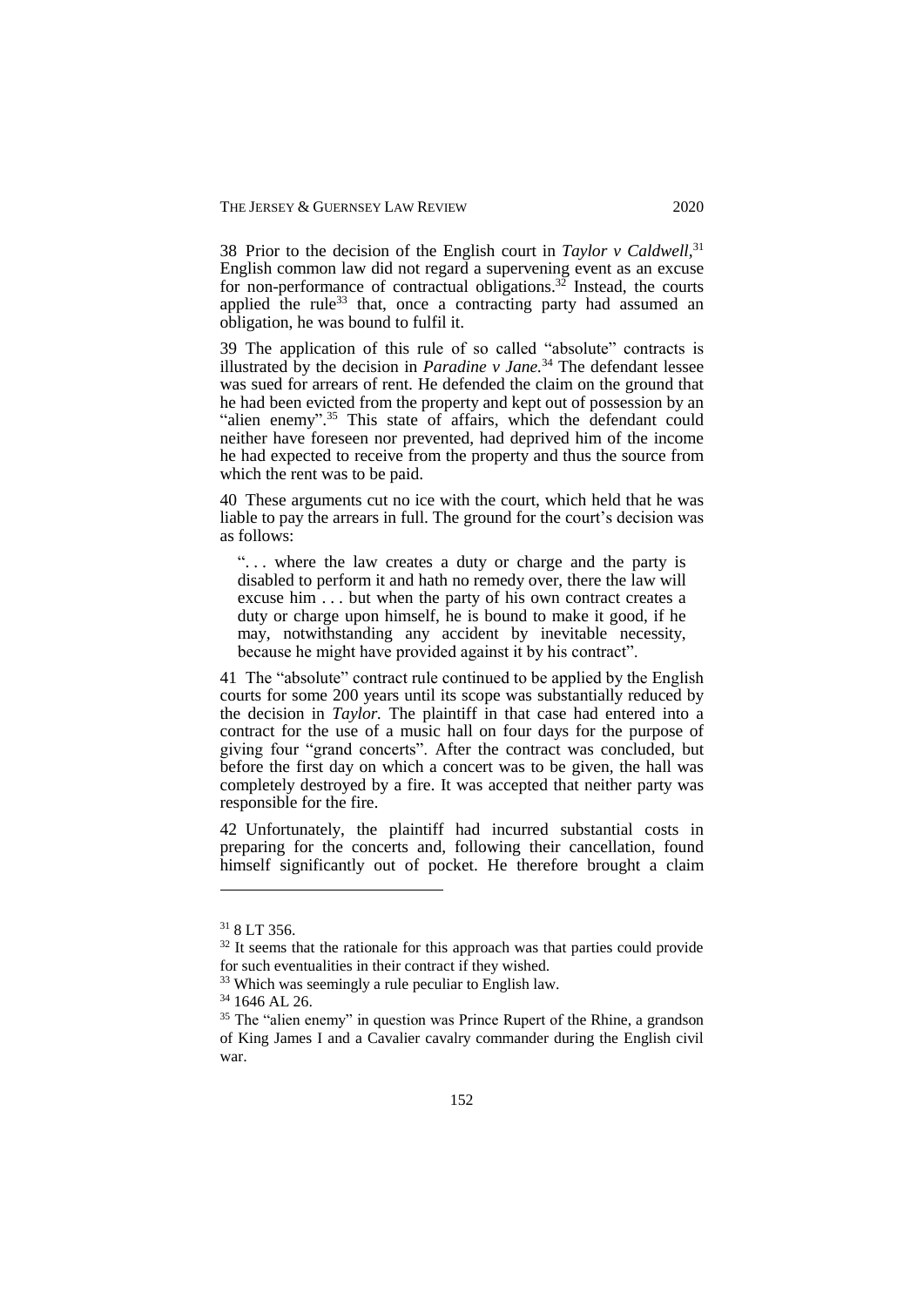against the defendant seeking compensation. The issue which the court was therefore required to determine was who should bear the losses that had been incurred.

43 The court began by noting that the "parties when framing their agreement evidently had not present to their minds the possibility of such a disaster", and accordingly that they had not made any express stipulation with regard to it. The court acknowledged that, where a contract was "positive and absolute", the usual rule was that the contracting party must perform its terms even if, in consequence of an unforeseen event, the performance had become unexpectedly burdensome or even impossible.

44 Significantly, however, the court went on to hold that this rule did not apply to contracts which were subject to a condition, whether express or implied. Further, where it appeared from the nature of a contract that the parties must have known that it could not be fulfilled unless some particular object continued to exist, it followed, the court said, that when entering into contract they must have contemplated such continuing existence as the "foundation" of the contract. In those circumstances, and in the absence of any express or implied warranty that the object would continue to exist, the contract was to be construed as subject to an implied condition that the parties would be excused from performance if performance became impossible because the object had perished without any fault on the part of the contracting parties. The plaintiff's claim for damages was therefore dismissed.

45 What is interesting about this decision from a comparative law perspective is that, in reaching the conclusion that it did, the English court drew heavily on principles adopted by the civil law. The court cited provisions of the *Digest*<sup>36</sup> which showed that Roman law had implied the same term which the court had implied into the contract between the parties in *Taylor* into every obligation classified as an "*obligation de certo corpore*" (*i.e*. an obligation which has something certain as its object). The court also cited commentary in Pothier's *Traité des Obligations*<sup>37</sup> to the effect that a contracting party is freed from his obligation when the subject matter of the obligation has perished through no fault of his own, unless he has taken on himself the risk of the particular misfortune which has occurred.

46 The court then went on to hold as follows:

<u>.</u>

<sup>36</sup> The *Digest*, also known as the *Pandects*, is a compendium of juristic writings on Roman law complied by the Emperor Justinian in the 6th century CE.

<sup>37</sup> Part 3, chap 6, art 3, para 668.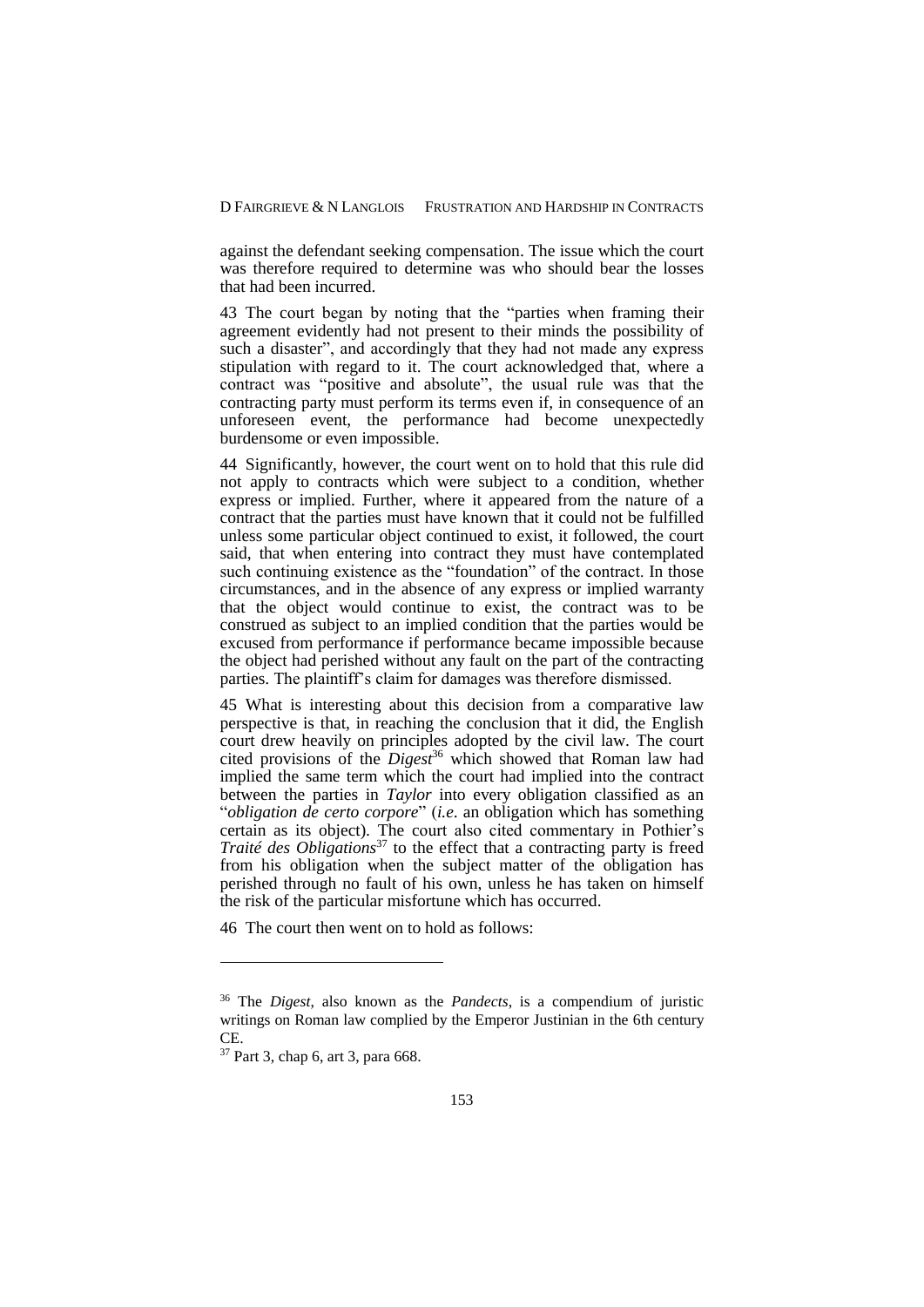"Although the civil law is not of itself authority in an English Court, *it affords great assistance in investigating the principles on which the law is grounded*. And it seems to us that the common law authorities establish that in such a contract the same condition of the continued existence of the thing is implied by English law." [Emphasis added.]

47 The principle laid down in *Taylor* was soon applied in other cases. It was also incorporated into statute.<sup>38</sup>

48 Then, barely a decade after the doctrine was first introduced into English law, its ambit was significantly extended in the case of *Jackson v Union Marine Ins Co Ltd*<sup>39</sup> to encompass situations where the parties' "commercial adventure" <sup>40</sup> had been fundamentally impacted in some way by events beyond their control.

49 *Jackson* concerned a dispute between the parties to a charter party agreement. Before the charter began, the ship ran aground. The resulting repairs took nearly eight months to complete. The court held that the charterer should be discharged from its obligations under the agreement because "a voyage undertaken after the ship was sufficiently repaired *would have been a different voyage . . . different as a different adventure*". [Emphasis added.]

### *The modern test for frustration under English law*

50 The modern test for frustration was laid down by the House of Lords in *Davis Contractors Ltd v Fareham UDC*<sup>41</sup>:

"So frustration occurs whenever the law recognises that, without default of either party, a contractual obligation has become incapable of being performed because the circumstances in which performance is called for would render it a thing radically different from that which was undertaken by the contract. *Non haec in foedera veni*. It was not this that I promised to do ...

<sup>&</sup>lt;sup>38</sup> The current provision is s 7 of the Sale of Goods Act 1979. This provides that "Where there is an agreement to sell specific goods and subsequently the goods, without any fault on the part of the seller or buyer, perish before the risk passes to the buyer, the agreement is avoided."

<sup>39</sup> (1873) 7 WLUK 44.

<sup>&</sup>lt;sup>40</sup> These categories of cases are referred to in both the UK and the US as "frustration of purpose" cases. Whether that is an apt description is debatable, not least because it is clear that the parties' subjective intentions/reasons for contracting have no bearing on the question of whether the contract has been frustrated or not.

<sup>41</sup> [1956] AC 696.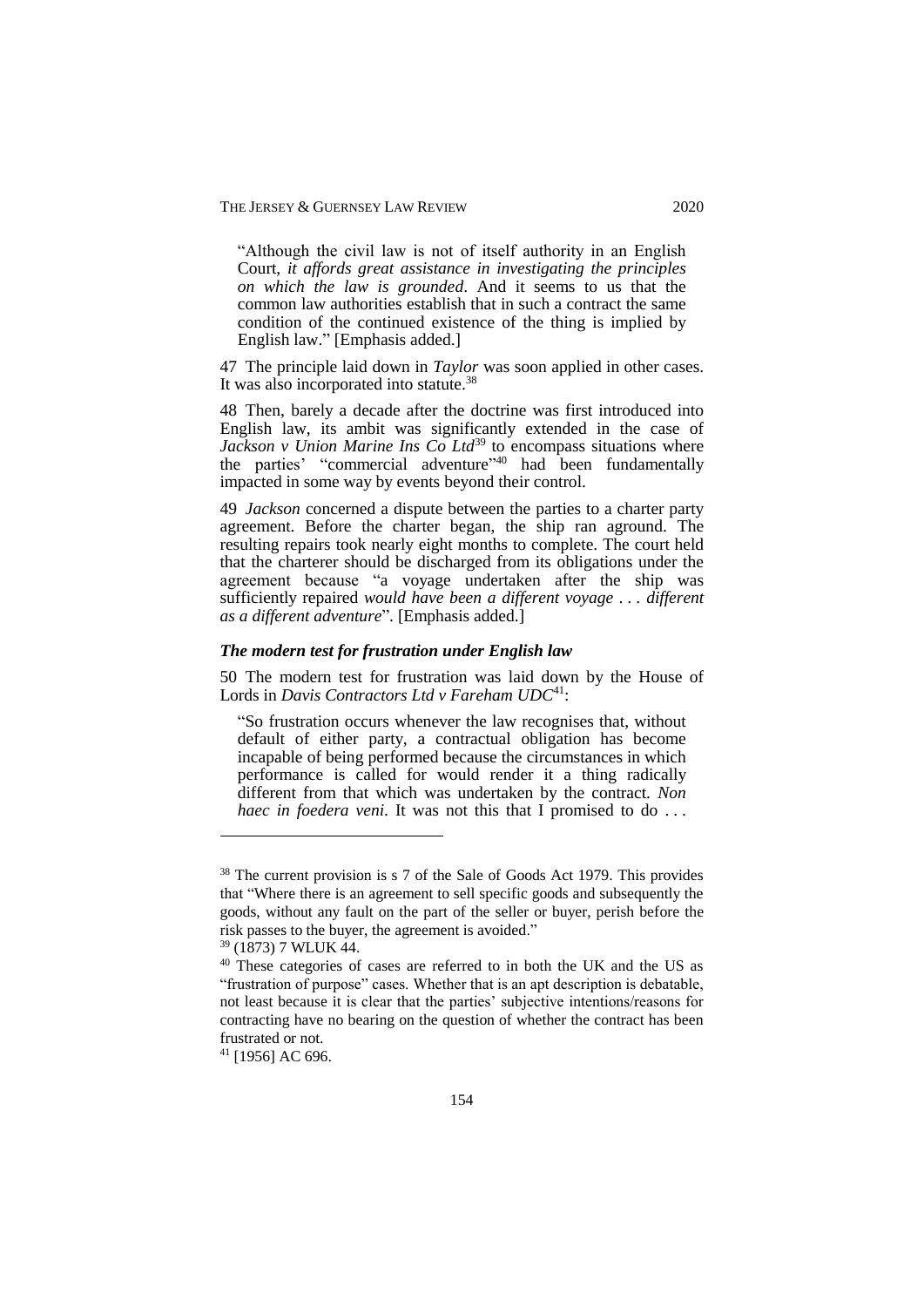There must be ... such a change in the significance of the obligation that the thing undertaken would, if performed, be a different thing from that contracted for."42

"The question is whether the contract which they did make is, on its true construction, wide enough to apply to the new situation: if it is not, then it is at an end."<sup>43</sup>

51 The test laid down in *Davis* was approved in *National Carriers Ltd v Panalpina (Northern)* Ltd<sup>44</sup>:

"Frustration of a contract takes place when there supervenes an event (without default of either party and for which the contract makes no sufficient provision) which so significantly changes the nature (but not merely the expense or onerousness) of the outstanding contractual rights and/or obligations from what the parties could reasonably have contemplated at the time of its execution that it would be unjust to hold them to the literal sense of its stipulations in the new circumstances; in such cases the law declares the parties to be discharged from further performance."<sup>45</sup>

52 More recent authorities suggest that, when applying the tests described above the courts will generally adopt what is sometimes referred to as a "multi*-*factorial" approach. This requires the court to have regard to a variety of matters, including the terms of the contract itself, construed against the relevant factual matrix; the parties' knowledge, expectations, assumptions (and in particular their assumptions as to risk at the time of the contract) at least so far as these can be ascribed mutually and objectively; <sup>46</sup> the nature of the supervening event; and the parties' reasonable and objectively ascertainable assessments of possibilities of future performance in the new circumstances.

# *The relevance of foreseeability*

53 The occurrence of an event which was actually foreseen by the parties will generally exclude the operation of the English doctrine of frustration. $47$  Where a supervening event was foreseeable (albeit not

<sup>42</sup> *Ibid* at 728-729 (*per* Lord Radcliffe).

<sup>43</sup> *Ibid* at 721 (*per* Lord Reid).

 $44$  [1981] AC 675.

<sup>45</sup> *Ibid* at 700 (*per* Lord Simon of Glaisdale).

<sup>46</sup> Note that, as a matter of English law, the parties' purely subjective intentions have no bearing on the question.

 $47$  This is because the court will generally construe the contract as providing implicitly for the risk of occurrence of the event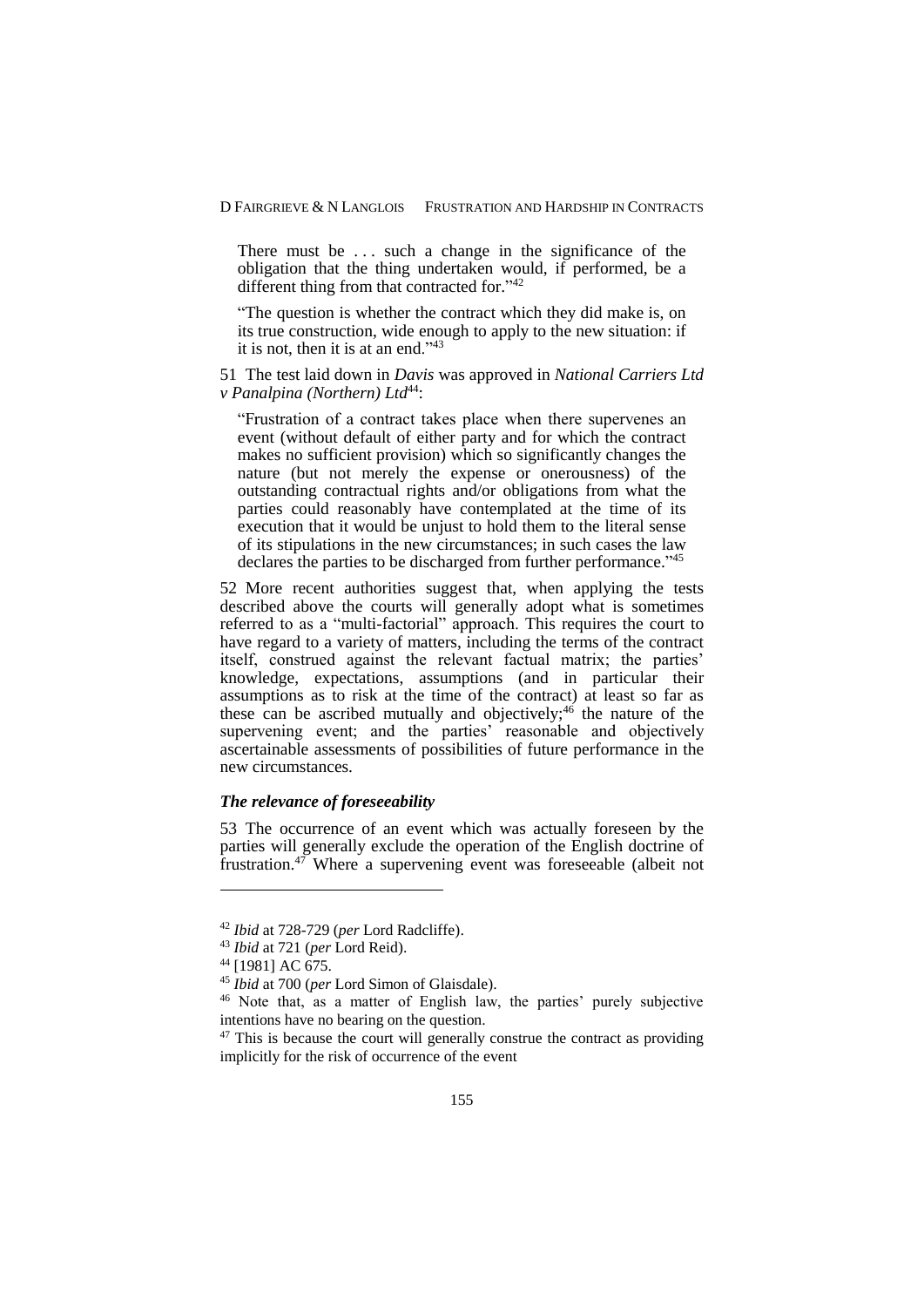actually foreseen by the parties) the issue the court has to consider is whether one or other of the parties should, nonetheless, be taken to have assumed the risk of the occurrence of the event as a matter of construction of the contract. 48

54 However, the degree of foreseeability required to exclude the doctrine would seem to be a high one, namely whether the event was one which any person of ordinary intelligence would regard as "likely" to occur. 49

# *Illustrations of the scope of the modern English doctrine of frustration*

55 It will be clear from the way in which the test for frustration has been framed by the English courts that the application of the doctrine is highly fact specific. Previous decisions of the courts are therefore likely to be of limited assistance in predicting the outcome of future cases. However, examples of cases in which the doctrine of frustration has been successfully invoked may offer some guidance as to the likely scope of the doctrine.

56 Thus, the courts have held contracts to be frustrated where:

(i) performance of the contract has become unlawful for one party by reason of a supervening change in the law or as a result of a supervening change of circumstances which rendered unlawful that which was previously lawful;

(ii) the subject matter of the contract has been destroyed;

(iii) in the case of a contract for personal services, the performing party has died or has otherwise become incapable of performing;

(iv) there has been a delay in performance which is sufficiently long to frustrate the parties' "commercial adventure".

57 The cancellation of an expected event may also operate to frustrate a contract. In *Krell v Henry*,<sup>50</sup> the defendant agreed to hire rooms in the plaintiff's flat in Pall Mall on 26 and 27 June 1902 in order to see the coronation processions of King Edward VII. The written contract made no reference to the processions but it was clear from the relevant factual background that both parties regarded the viewing of the

<sup>48</sup> Because, if so, this will plainly exclude the doctrine of frustration.

<sup>49</sup> *Mishara Construction Co Inc v Transit-Mixed Concrete Corp* 310 N.E 2d 363. Chitty cites this decision in support of the test, albeit that it is decision of the Supreme Judicial Court of Massachusetts, Middlesex.

<sup>50</sup> [1903] KB 740.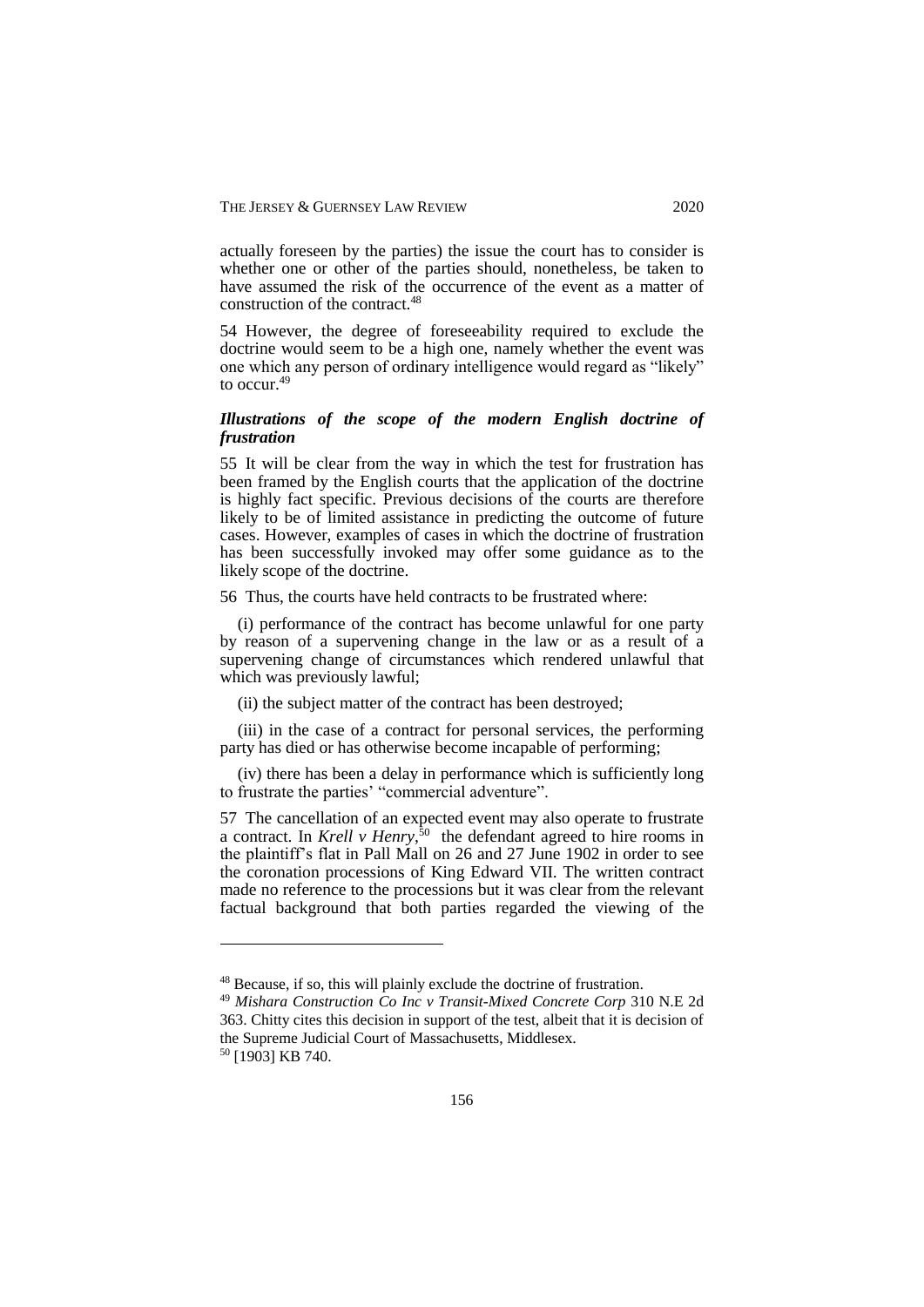processions as the sole purpose of the hiring.<sup>51</sup> Unfortunately, the King fell ill and the processions were postponed. The defendant refused to pay the balance of the rent and sought to be discharged from his obligations under the agreement.

58 The Court of Appeal upheld his refusal to pay on the grounds that "[t]he Coronation procession was the foundation of this contract and *that the non-happening of it prevented the performance of the contract*". [Emphasis added.]

59 However, a different result was reached in *Herne Bay Steamboat Co v Hutton*<sup>52</sup> and the cases are not entirely easy to reconcile.

60 Later commentators have tended to regard *Krell* as the "exceptional" case; and in *Maritime National Fish Ltd v Ocean Trawlers Ltd*, <sup>53</sup> Lord Wright said that it was "certainly not" an authority to be extended.

### *Partial frustration*

61 English law has great difficulty in dealing with cases where part of a contract (but not the whole contract) has become impossible of performance.

62 There are certain cases, however, where the English courts have permitted a contracting party to rely on a partial excuse for nonperformance of a contractual obligation. Thus, in *Cricklewood Property & Investment Trust Ltd v Leightons Investment Trust Ltd*<sup>54</sup> it was held that although temporary war-time restrictions did not operate to frustrate a long-term lease, whilst those restrictions were in effect they did provide a temporary excuse for not complying with a covenant in the lease.

63 The precise limits of the doctrine of "partial frustration" are, however, difficult to discern, and the authorities do not always speak with one voice.

# *Legal consequences of frustration*

64 Frustration operates to "kill" the contract and to discharge the parties from further liability under it. The contract is brought to an end

<sup>&</sup>lt;sup>51</sup> This included the fact that the licence only extended to daytime and not to night time.

<sup>52</sup> [1903] KB 683.

<sup>53</sup> [1935] AC 524.

<sup>54</sup> [1945] AC 221.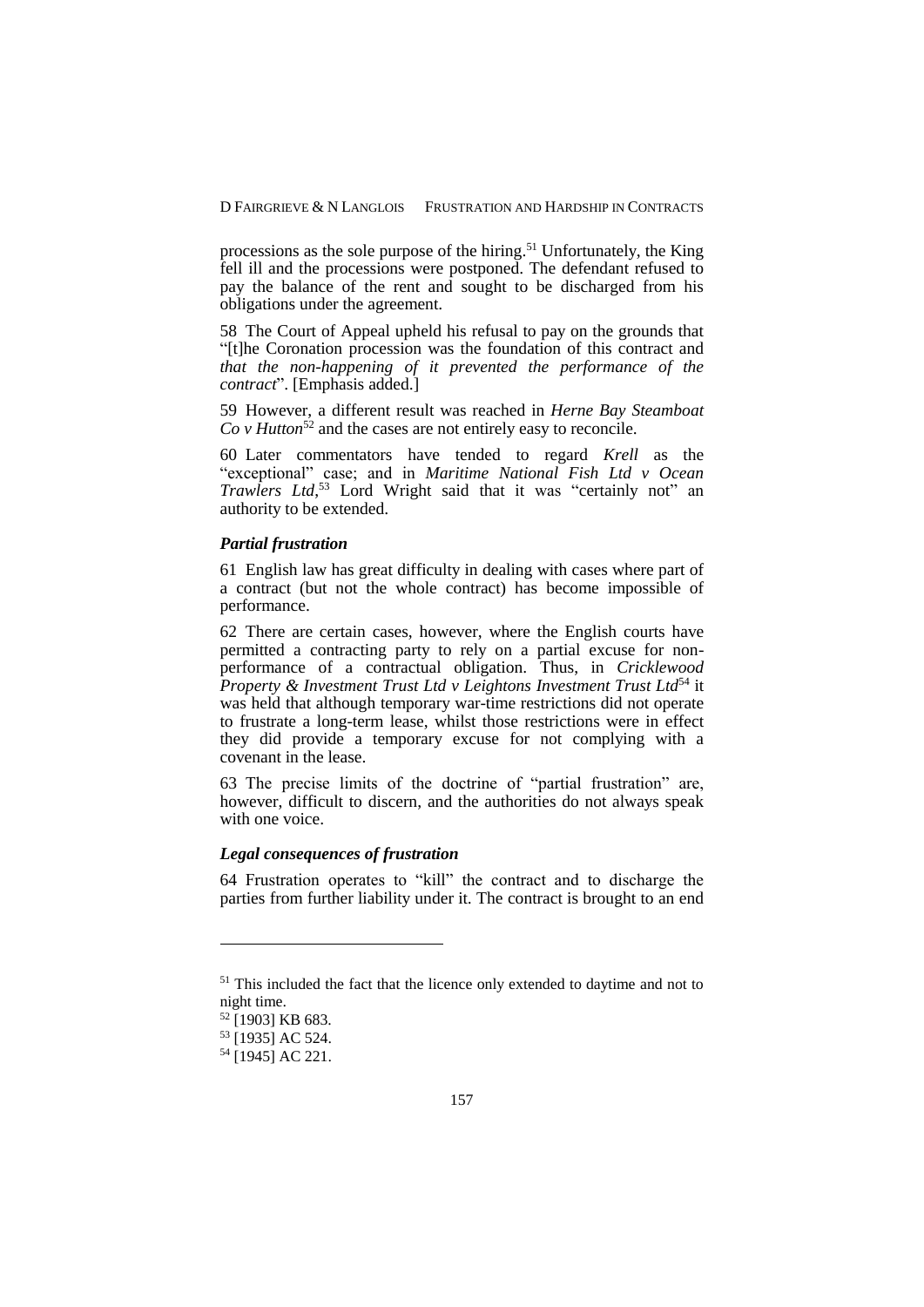*"forthwith, without more and automatically*" (*dicta* of Bingham, LJ in *J Lauritzen AS v Wijsmuller BV (The Super Servant Two).* 55

65 The approach of the English common law was, broadly, to let losses lie where they fell. Thus, a party who had paid money pursuant to the contract prior to the happening of the frustrating event would have no grounds for recovering such payment.

66 The unsatisfactory nature of this principle led to the passing of the Law Reform (Frustrated Contracts) Act 1943 ("the LRA"). The LRA only applies to contracts which are governed by English law. A detailed analysis of its provisions is outside the scope of this article, but in brief summary:

(i) There is provision<sup>56</sup> for (i) recovery of payments paid prior to the frustrating event (ii) relieving payer from liability to make payments payable prior to frustrating event but remaining unpaid;

(ii) The payee is entitled to set off "the amount of any expenses incurred before the time of discharge . . . in or for the purpose of the performance of the contract";

(iii) The court has power to award a sum of money payable in respect of any "valuable benefit" received by the paying party prior to the discharge of the contract; 57

(iv) "Where a contract can be divided into severable obligations, the LRA has no application to any obligation which has been completely performed";<sup>58</sup>

(v) The parties may "contract out" of the LRA. 59

## **The impact of supervening events on contractual obligations under Jersey law**

67 The extent of the authority in Jersey as to the circumstances in which a supervening event will operate to excuse a party from nonperformance of his contractual obligations is, unfortunately, rather scant.

68 The construction of a *force majeure* clause was, however, touched upon in the case of *Mobil Sales & Supply Corp v Transoil (Jersey)* 

<sup>55</sup> [1990] 1 Lloyd's Rep 1.

 $56$  Section1(2).

 $57$  Section1(3).

<sup>58</sup> Section 2(4).

 $59$  Section 2(3).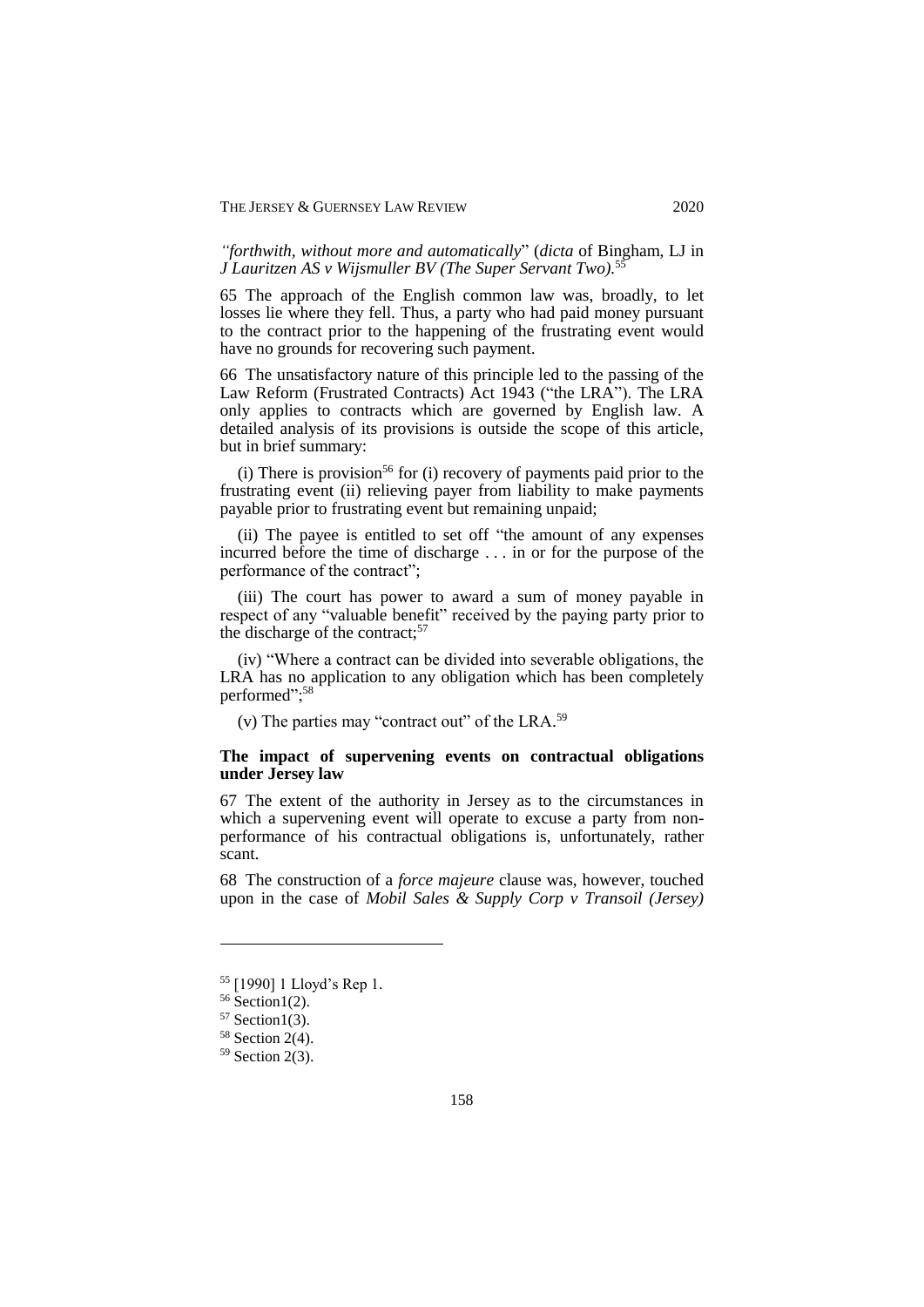Ltd,<sup>60</sup> a case which concerned a contract for the supply of oil. The contract had been concluded orally and there was a dispute about whether a *force majeure* clause was an express or implied term of the oral contract.

69 The Royal Court confirmed the use of such clauses in commercial contracts and went on to provide the following overview of such clauses:<sup>61</sup>

"It is clear from the authorities that a 'force majeure' clause is frequently to be found in commercial contracts, that such clauses vary in their terms and that where such a clause is included in a contract it must be construed with due regard to the nature and general terms of the contract and in particular with regard to the precise terms of the clause."

70 On the particular facts of this case, the court held that the contract did not contain a *force majeure* clause in the terms contended for by the defendant, but that even if it had the events that had occurred would not have triggered it. 62

71 The court then went on briefly to consider the question of whether the contract was "frustrated". Somewhat surprisingly, the court proceeded on the basis that the principles to be applied were those of the English doctrine of frustration. It went on to hold that, on the particular facts of the case, the defendant had failed to show that the parties' "commercial venture" had been frustrated.<sup>63</sup>

72 The *Mobil Sales* case is also well-known for having adopted an "objective" approach to the contract in question, whereby the perspective of a reasonable person was to predominate over that of the subjective understanding of the actual parties. $64$  However, care needs

1

<sup>64</sup> The Royal Court thus held that in terms of determining whether an agreement had been reached, "[t]he question which the Court has to

<sup>60</sup> 1981 JJ 143, at 159.

<sup>61</sup> *Ibid*, at 164.

<sup>&</sup>lt;sup>62</sup> The defendant argued that the terms of the contract excused him from performance of his obligations if he was unable to obtain oil from a particular refinery. The court rejected that argument, but in any event also went on to hold that the defendant had failed to show that it was impossible for him to obtain the oil from the refinery in question.

<sup>63</sup> At para 160 of the judgment, the court stated: "We have considered whether [doctrine of frustration] is applicable to this case by reference to the very clear and full exposition of the doctrine in Cheshire & Fifoot's Law of Contract, 8th ed., Chapter 3 entitled 'Discharge under the Doctrine of Frustration', at 540 (1972), and we are satisfied that it is not."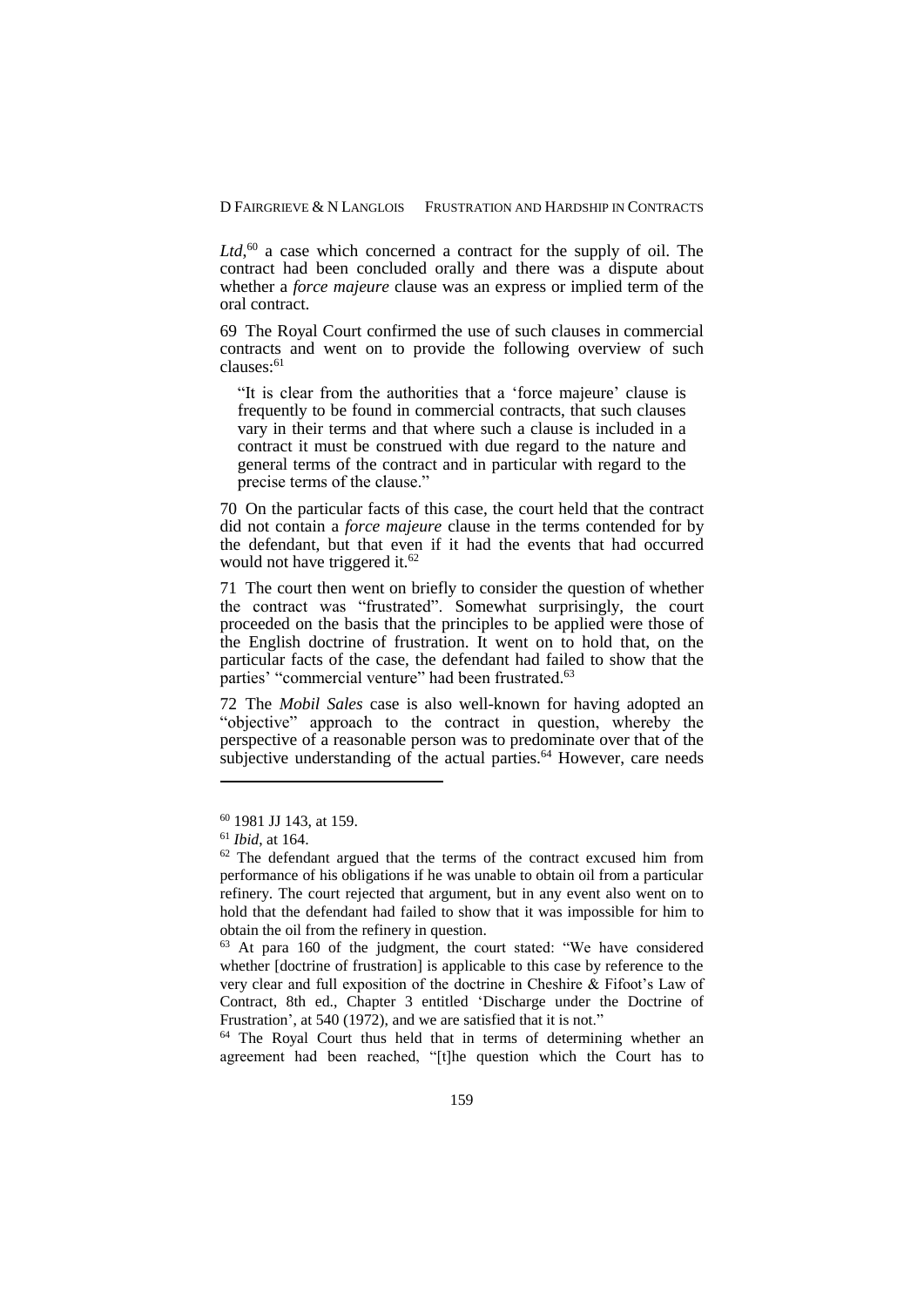to be taken as this approach in *Mobil Sales* has been doubted in later cases.<sup>65</sup> The question of whether an objective or subjective approach should be adopted in contract law has divided legal opinion in Jersey,<sup>66</sup> and the Jersey courts have yet to adopt an authoritative position on this issue.<sup>67</sup>

73 Subsequent to the decision in *Mobil Sales*, the effect of a supervening event on a contract governed by Jersey law arose again for determination in the case of *Hotel de France (Jersey) Ltd v Chartered Institute of Bankers* (21 December 1995, unreported).

74 The facts of that case were that the Chartered Institute of Bankers ("CIB") entered into a contract with the Hotel de France ("the Hotel"), pursuant to which it was agreed that the CIB would hold their annual dinner in a room at the hotel known as the "Empire Room". Two days before the dinner was due to take place, a fire broke out at the hotel. The Empire Room was badly damaged. Although the hotel offered the CIB the use of an alternative room, the CIB decided not to proceed with the dinner. The hotel then brought a claim against the CIB for breach of contract.

75 The Royal Court rejected the hotel's claim. Without providing any reasons, it simply held that "[t]he fire was a '*cas fortuit*' which threw the contract into a position where it was not possible to perform the contract in the Empire Room". <sup>68</sup> So, although the judgment is helpful in clarifying that the doctrine of *force majeure* does indeed form part of Jersey contract law, there is little guidance to be derived from it as

determine is not what the parties had in their minds, but what reasonable third parties, 'disinterested spectators', would infer from their words or conduct." (1981 JJ 143, at 159, 163).

<sup>65</sup> The Court of Appeal in *O'Brien v Marett* explicitly ruled that *Mobil Sales* and *La Motte Garages* "must now be considered *per incuriam* on this specific point in the light of *Selby v Romeril*." (*O'Brien v Marett* 2008 JLR 384, at para 55.)

<sup>66</sup> See D Fairgrieve, *Comparative Law in Practice*, pp 44–47.

 $67$  A range of different opinions have been expressed in recent cases, see *Calligo Ltd v Professional Business Systems CI Ltd* 2017 (2) JLR 271; *Home Farm Devs Ltd v Le Sueur* [2015] JCA 242, 2015 (2) JLR *N* [16]; *Foster v Holt* 2018 (1) JLR 449; *Booth v Viscount* [2019] JCA 122.

<sup>68</sup> Modern French law regards the terms "*force majeure*" and "*cas fortuit*" as interchangeable. The Royal Court was clearly of the same view (see para 10 of the judgment).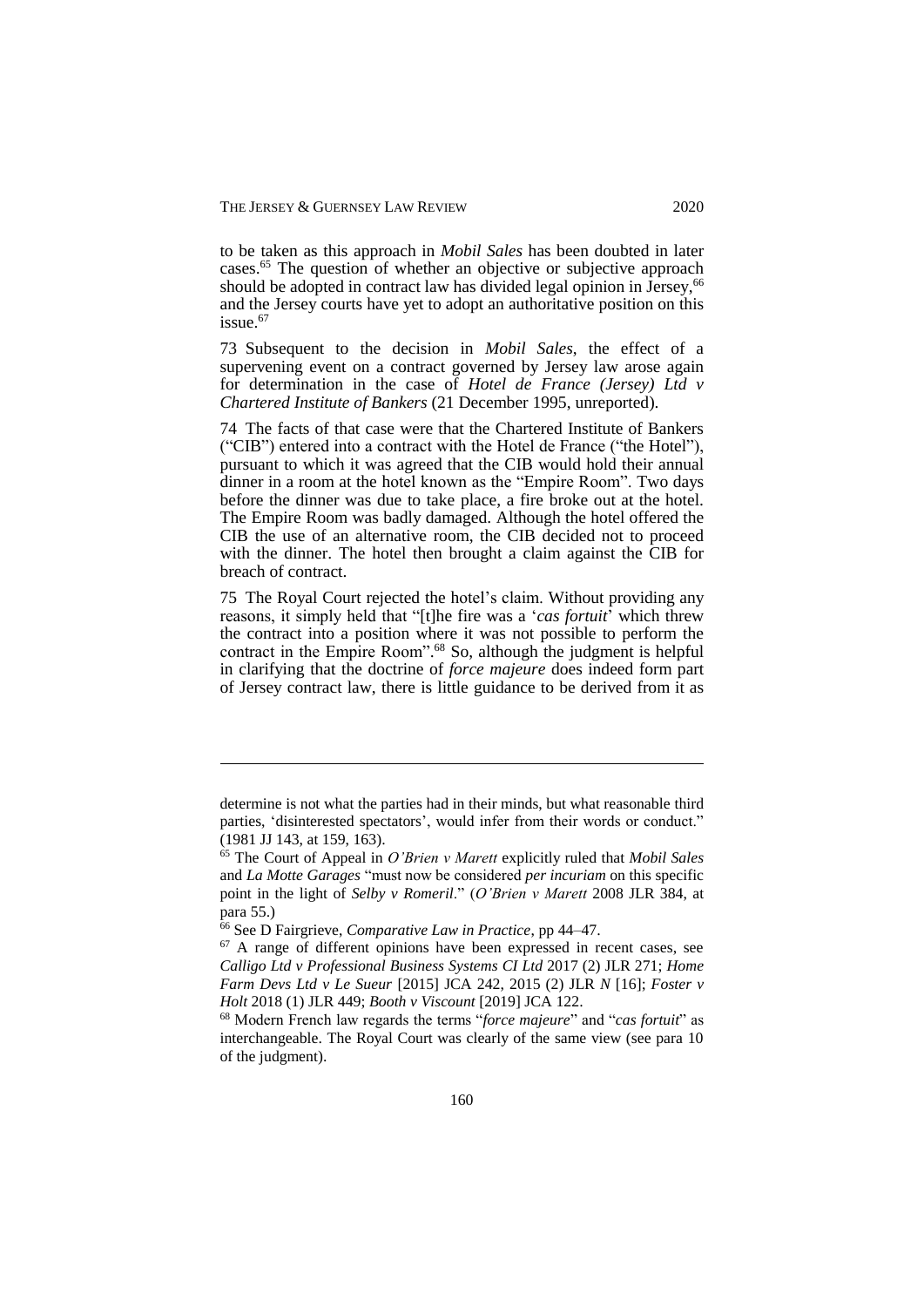to the scope of that doctrine or the nature of its constituent elements.<sup>69</sup> Instead, the court confined its analysis to the question of whether the CIB should have made an application to court for an order for *résolution.* It held an application did not have to be made in cases of real urgency,<sup>70</sup> but that such cases were "exceptional".

76 In the absence of any meaningful guidance to be derived from case law, the Jersey courts have frequently turned to the writings of Pothier when seeking to determine questions of Jersey contract law. Indeed, as every student of Jersey law knows, Pothier has often been described by the Jersey courts as the "surest" guide to contract law in the Island.<sup>71</sup>

77 Pothier deals with the doctrine of *force majeure* at various points in his *Traité des Obligations.* <sup>72</sup> He states that a party who has assumed an obligation to give a particular object or thing ("*corps certain*") to another will not be held to that obligation in the case of a *cas fortuit* or *force majeure.* There are, however, three exceptions to this rule: the first is where the obligor is already in breach of his obligation and has been called upon to perform by the other party ("*mis en demeure*"); the second is where there is an express agreement to the contrary; and the third is where the obligor is at fault for the "*force majeure*" having occurred in the first place.

78 Pothier illustrates the application of the doctrine with the example of a person who borrows a horse from another and is then set upon by robbers who steal or kill the horse. This event will relieve the borrower from his obligation to return the horse to the lender, unless the reason he was set upon because he had imprudently chosen to take a road which was known to be rife with robbers.

## **The future development of Jersey doctrine of** *force majeure*

1

79 Although the principles expounded by Pothier provide a clear framework for the doctrine of *force majeure* in Jersey law, the Jersey

 $69$  It seems reasonable to infer from this that the court did not regard these questions as contentious or difficult and thus that it must have assumed that the position was broadly the same as under French law.

 $70$  As noted above, this issue has also been the subject of much debate in France. The position is now addressed by art 1218 of the *Code Civil* which provides for automatic termination of the contract.

<sup>71</sup> See for example *dicta* of Bailhache, Bailiff in *Selby v Romeril* 1996 JLR 210.

<sup>72</sup> At Part I, chap II, art I, paras 142 and 143; and at Part II, chap VI, art 3, para 668 (the latter being the passage cited by the English court in *Taylor v Caldwell* (*supra*)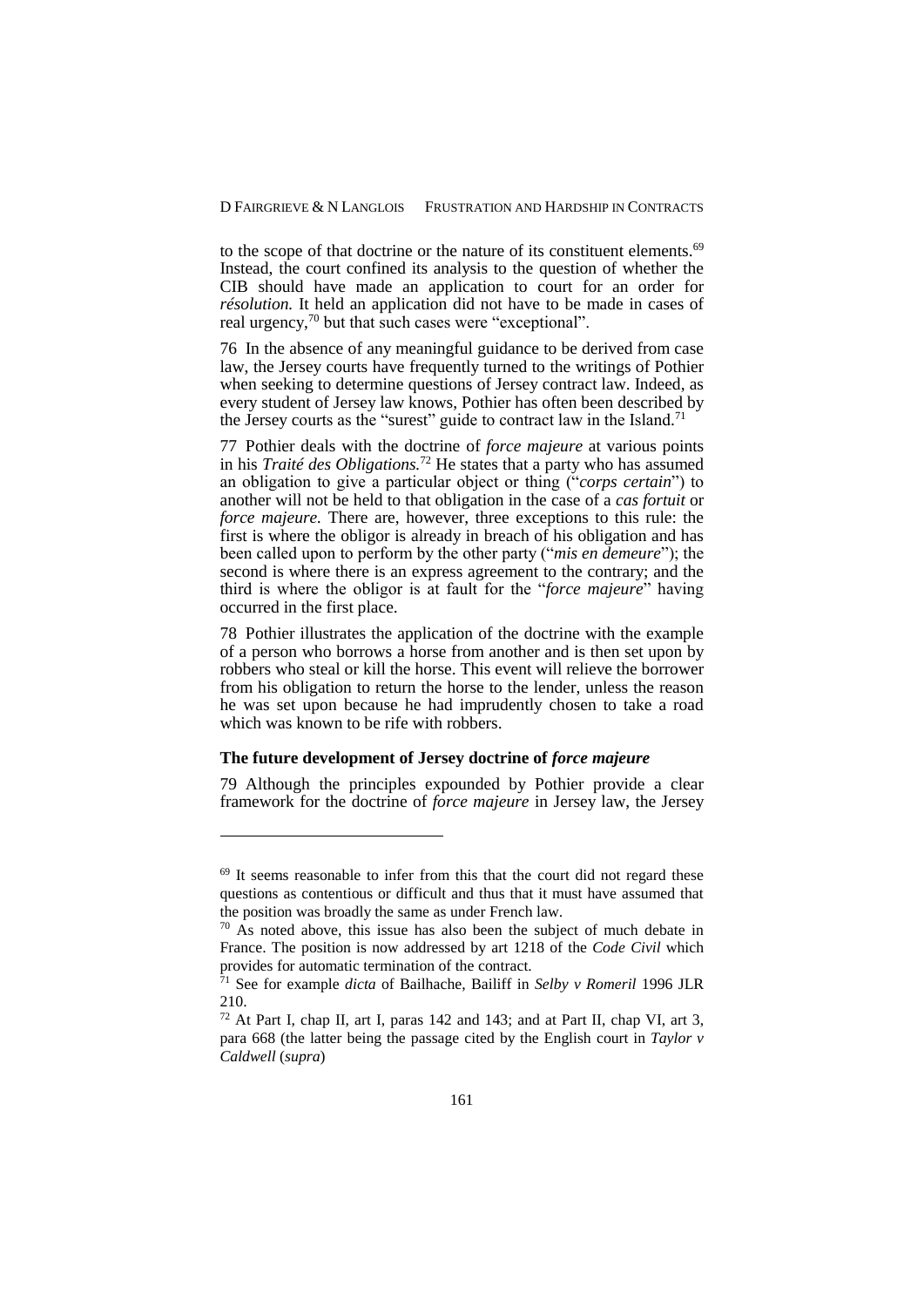courts will inevitably have to refine those principles and indeed to flesh them out so that they are capable of application in new circumstances never conceived of by Pothier. As the Royal Court frankly acknowledged in *Selby v Romeril,* <sup>73</sup> Jersey customary law cannot "be set in the aspic of the 18th century". <sup>74</sup> It must be flexible and capable of application to new circumstances as society itself develops and changes. This does, however, beg a rather contentious question: to what sources should the Jersey courts look when developing the Jersey doctrine of *force majeure*?

80 An obvious answer is the most recent version of the French *Code Civil*<sup>75</sup> together with decisions of the French courts interpreting those provisions. It is right, however, to acknowledge that the modern French doctrine of *force majeure* only applies to the situation where a supervening event has made the performance of a contractual obligation impossible. <sup>76</sup> As such, it is narrower in scope than the modern English doctrine of frustration, which as we have seen extends to the situation where the parties' "commercial adventure" has been frustrated.<sup>77</sup> It was in order to address this perceived lacuna that France introduced the statutory right for parties to re-negotiate contracts in case of "hardship" to which we have referred above.

81 Given the narrowness of the French doctrine,<sup>78</sup> there may be those who argue that Jersey law should simply adopt the modern English law of frustration. However, we would caution against such an approach, not least because there are aspects of the English doctrine which are problematic.

82 For example, an unforeseen event which rather than preventing the performance of an obligation merely *delays* its performance will not operate to discharge the contract on the grounds of frustration, unless

<sup>73</sup> 1996 JLR 210.

<sup>74</sup> *Ibid* at 218.

<sup>&</sup>lt;sup>75</sup> In other words, the version which includes the 2016 "restatement".

<sup>&</sup>lt;sup>76</sup> Although the doctrine is sufficiently broad to encompass temporary impossibility as well as permanent impossibility.

 $77$  Note though that even the modern English doctrine is fairly narrow in scope. In *J Lauritzen AS v Wijsmuller BV (The Super Servant Two)* [1990] 1 Lloyd's Rep 1, the *c*ourt held that the doctrine of frustration cannot be "lightly invoked" but must be kept within "very narrow limits and ought not to be extended". In particular, it is well settled as a matter of English law that performance will not be excused simply because it has become more onerous or less profitable.

<sup>78</sup> Which could only be mitigated in Jersey by legislation, as it has been in France.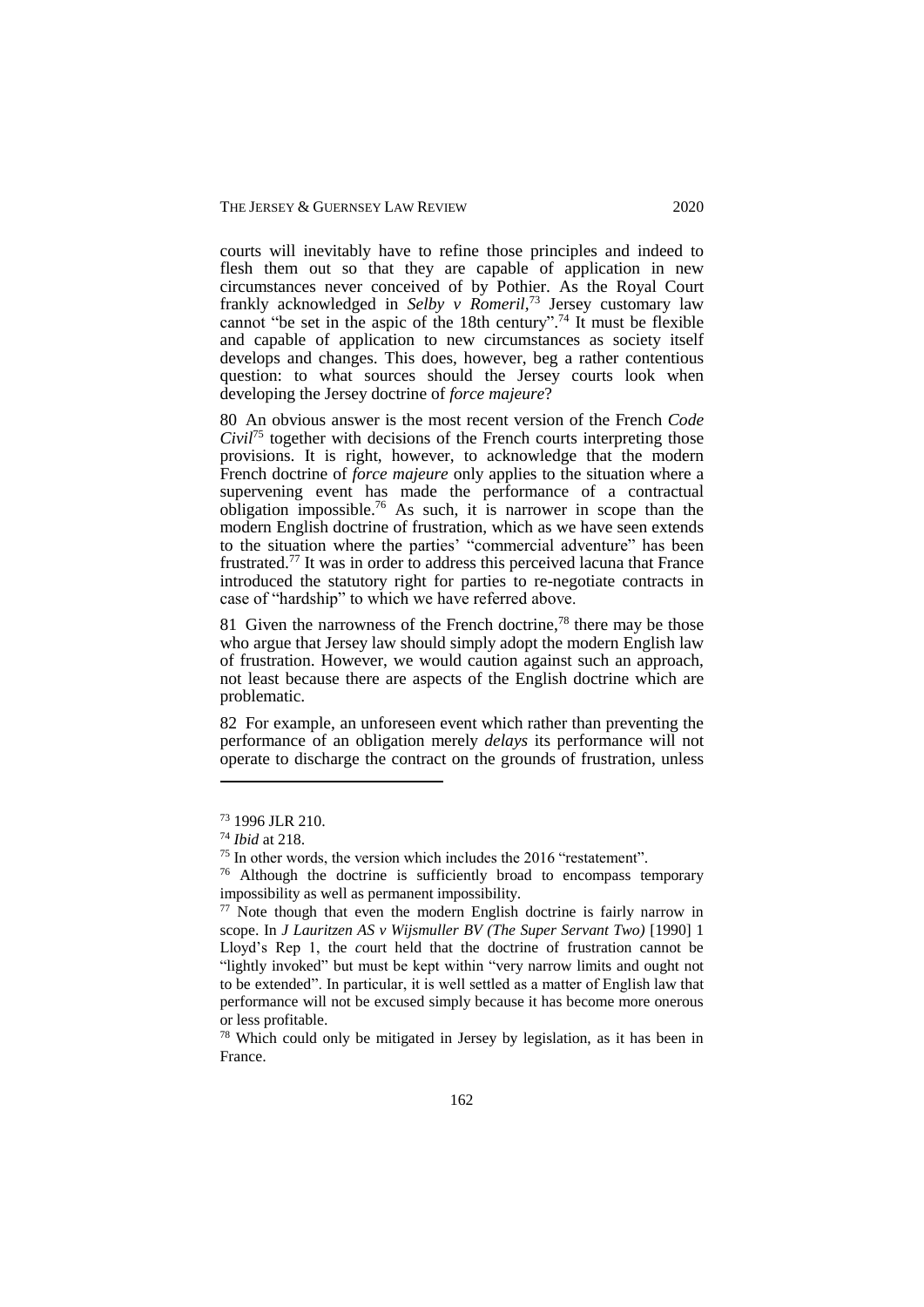the delay is such as to change the nature of the contract: *Jackson*. It follows, therefore, that in the absence of a suitably worded *force majeure* clause, <sup>79</sup> the performing party may find himself liable in damages for the delay even though it arose by reason of factors outside his control and which he could not have foreseen. By contrast, as noted above, the French doctrine of *force majeure* is sufficiently broad to encompass cases of delay, as long as the other relevant conditions are made out (and in which case the contractual obligations will merely be suspended).

83 Similarly, English law has struggled to deal with what happens where an unforeseen event leads to partial, but not total, nonperformance of an obligation. Thus, in *Cricklewood*, <sup>80</sup> although the court did eventually hold that the parties' obligations under the lease were suspended during the period when the tenant was prevented from occupying the property, the legal basis for the finding remains uncertain. The court also expressly held that the contract was not frustrated. Again, the French doctrine is sufficiently broad to encompass such cases.

84 A further significant area of difficulty with the English doctrine of frustration is that, although the test for "frustration of purpose" has been set out by the English courts on many occasions (most recently in *Canary Wharf (BP4) T1 Ltd v European Medicines Agency*),  $81$  it remains extremely difficult to apply in practice. The authors of *Chitty*<sup>82</sup> note that the doctrine of frustration has an "affinity" with the doctrine of mistake. This is because both doctrines seek to address the question of whether a promisor should be held to his promise in circumstances where the background against which the contract was originally negotiated has changed fundamentally. In the case of frustration, the change has come about by reason of a supervening and unforeseen event; in the case of mistake, it has come about because the promisor was mistaken as to the true position from the outset. Both cases, however, raise the question of whether the promisor can justifiably say "It was not this that I promised to do".<sup>83</sup> In seeking to define the ambit of the doctrine of frustration the English courts have therefore encountered the same problems that they have encountered when

<sup>&</sup>lt;sup>79</sup> The clause must deal not only with impossibility of performance but a delay in performance.

<sup>80</sup> *Supra.*

 $81$  See section B of the judgment of Marcus Smith, J, in particular paras 22 and 23.

<sup>82</sup> At para 23–002.

<sup>83</sup> *Dicta* of Lord Radcliffe in *Davis*, *supra.*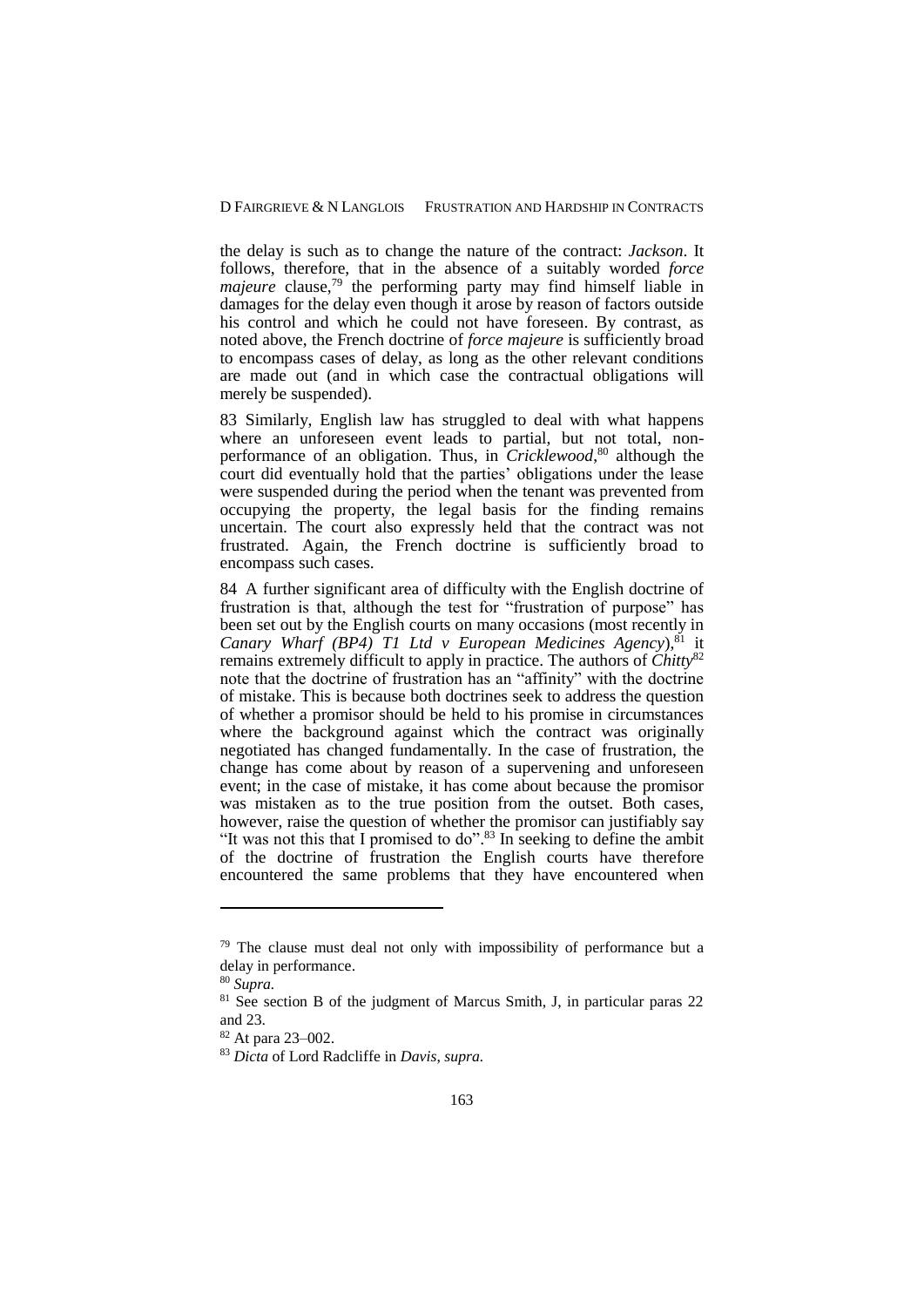deciding what constitutes an operative mistake.<sup>84</sup> By contrast, however, the scope of the French doctrine (whilst narrow) is at least relatively!—clear and well defined.

85 Finally, in terms of remedies, the English common law broadly let losses lie where they fell. It was in order to mitigate this unsatisfactory situation that the LRA came to be passed. Similarly, the French Civil Code was modified by legislative intervention to introduce the notion of hardship to allow for the courts, in the absence of successful renegotiation by the parties, to have the power to revise the contract.

#### **Conclusion: proposals for reform?**

1

86 We began this article by posing a simple question: will the impact of the coronavirus pandemic operate to excuse the non-performance, or delay in performance of contracts governed by Jersey law?

87 The short answer is that it depends. Most professionally drafted commercial contracts will contain an express *force majeure* clause. Although the precise scope of such a clause will be a matter of construction in each case, the nature and scale of the disruption being caused by the pandemic should trigger a typical *force majeure* clause.

88 Where a contract does not contain a *force majeure* clause, the customary law doctrine will come into play. Although each case will turn very much on its own facts, it is possible to state some general propositions.

89 First, given the wholly unprecedented scale and severity of the pandemic and of the measures being taken to contain it, it seems unlikely that the Jersey courts would hold that it was a foreseeable event so as to preclude the application of the doctrine of *force majeure*.

90 Secondly, a party is likely to be entitled to invoke the Jersey doctrine of *force majeure* if he can show that the pandemic (or the government restrictions imposed in order to contain it) has made performance of his obligation impossible. <sup>85</sup> Such cases might, for

<sup>&</sup>lt;sup>84</sup> Indeed, the English law concept of an "operative mistake" (which arises not only in the context of contract law but also in the law of restitution/unjust enrichment and the setting aside of unilateral transactions in equity) is bedevilled by inconsistency, a lack of clarity and the absence of any clear juridical basis.

<sup>85</sup> Although the only example Pothier gives of a *cas fortuit* or *force majeure* is the loss or destruction of the subject matter of the contract, we think that the Jersey courts would be likely to follow French law in holding that the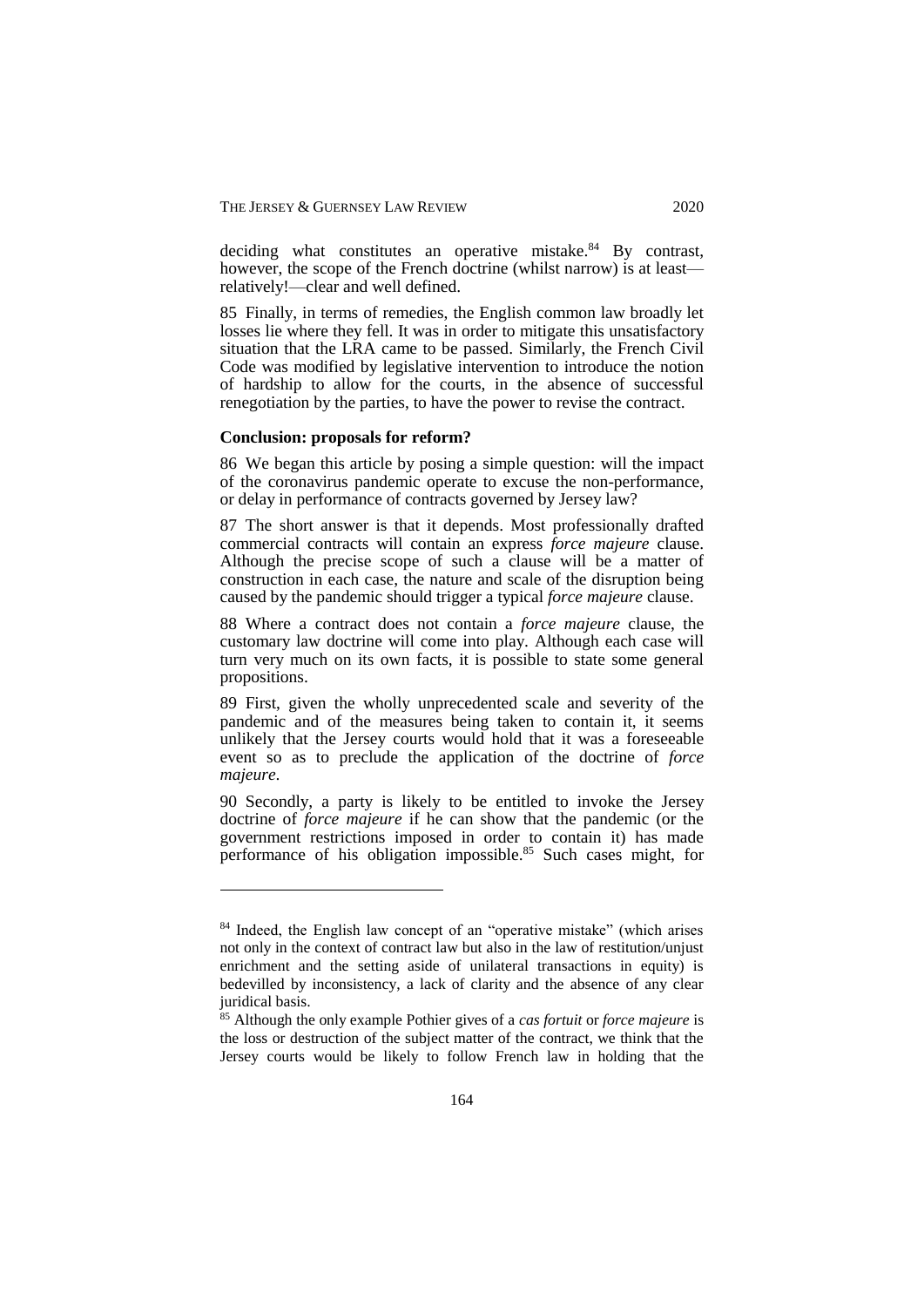example, arise in the hospitality and entertainment sector, where events such as weddings and concerts have had to be cancelled at short notice due to unforeseen circumstances, such as unprecedented levels of staff absence.

91 Thirdly, it will not be enough to show that the contract has become more onerous or less profitable for the performing party. Nor is it likely to be enough to show that there has been a radical change in the nature of the performing party's obligations. <sup>86</sup> For example, the fact that the purchaser under a supply contract can no longer achieve the margins he was hoping to achieve due to a lack of consumer demand will not, of itself, excuse him from performing his obligations. If the contract can be performed, it must be performed.

92 In recent years, the perceived narrowness of the doctrine of *force majeure* in France has led to calls for reform. As noted above, this culminated in 2016 in the introduction of the new doctrine of hardship (*imprévision*) in art 1995 of the Code. It seems that the advent of the coronavirus pandemic is now prompting similar discussions in England. Thus, in April of this year, The British Institute of International and Comparative Law hosted a meeting attended by senior retired members of the English judiciary, academics and members of the English Bar. $87$  The purpose of the meeting was to consider whether there was a case for adopting "a more creative, graded, but nevertheless rigorous approach" to businesses and individuals unable to fulfil their contractual obligations due to the pandemic. The likely outcome of these discussions is of course yet to be known, but no doubt there will be many in Jersey who will follow these developments with considerable interest.

*Duncan Fairgrieve is Senior Fellow in Comparative Law, British Institute of International and Comparative Law, and Professor of Comparative Law, Université Paris Dauphine PSL. He is a barrister at 1 Crown Office Row, London and a French avocat.*

*Nicole Langlois is an advocate of the Royal Court of Jersey and an English barrister specialising in commercial chancery work that is* 

doctrine encompasses impossibility of performance more broadly. For the same reason, we also think that the Jersey courts would be likely to hold that even a temporary impossibility of performance will enable the Jersey doctrine of *force majeure* to be invoked.

<sup>86</sup> Note though that this was the test applied by the Royal Court in *Mobil Sales.* However, later decisions have questioned the court's reliance in that case on English law.

<sup>87</sup> Further see: https://www.biicl.org/breathing-space